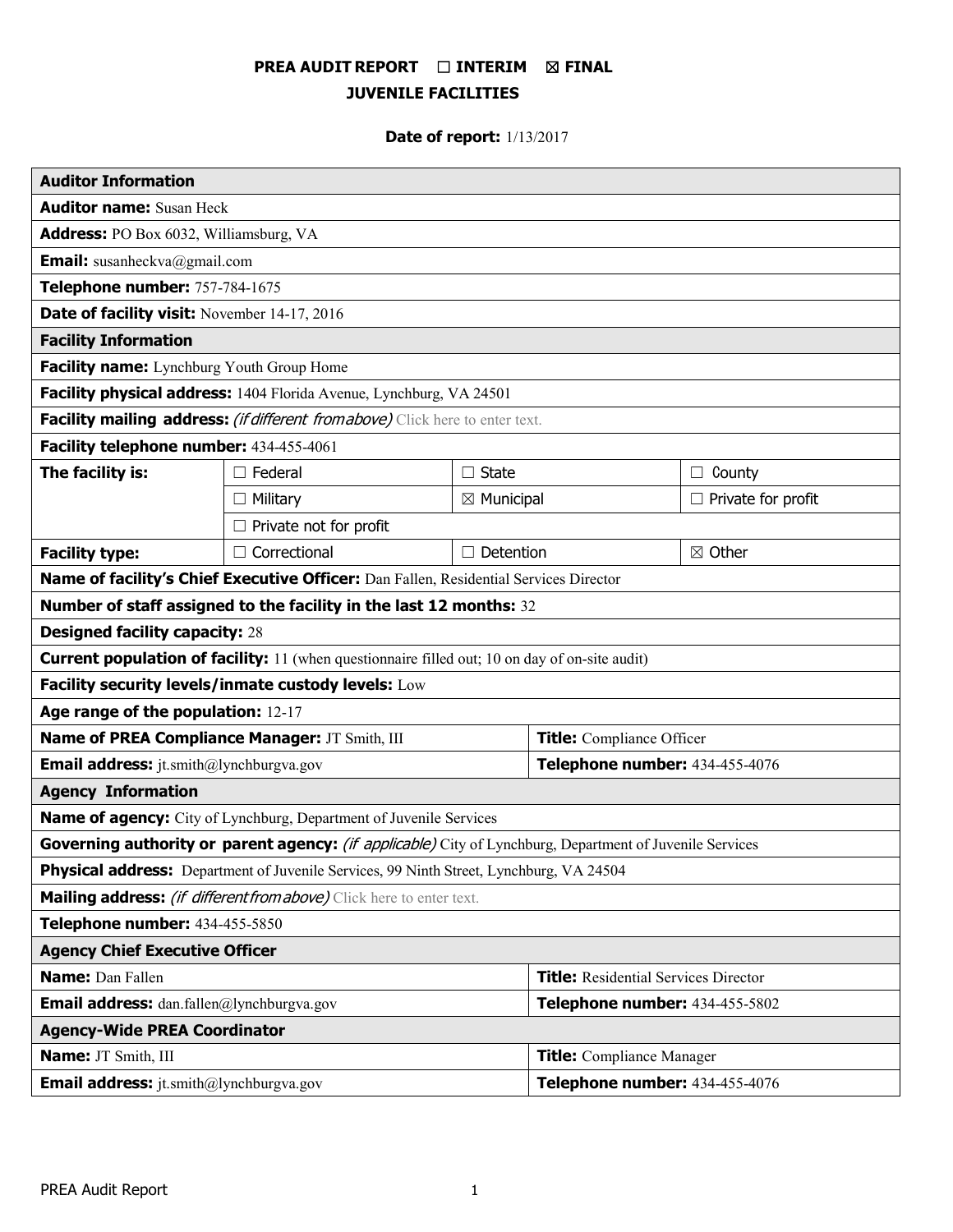#### **AUDITFINDINGS**

## **NARRATIVE**

The City of Lynchburg, Department of Juvenile Services' Lynchburg Youth Group Home (LYGH) serves the cities of Lynchburg and Bedford, and the counties of Amherst, Appomattox, Bedford, Campbell, Charlotte and Nelson. The LYGH had its ribbon cutting on August 5, 2016, formally combining the City's two group homes, Opportunity House and SPARC House, into one facility located right beside the Lynchburg Regional Juvenile Detention Center. The two facilities are connected by an outside covered walkway.

The Juvenile Services Director provides leadership and supervision to the Division's residential youth programs: Lynchburg Regional Juvenile Detention Center, Lynchburg Youth Group Home and the non-residential programs: Post-Dispositional services, Outreach Detention Services (GPS), Community Casework Services, Residential Aftercare Program, Youth and Prevention Services and Comprehensive Services Act (CSA).

The on-site portion of the LYGH audit started on November 14, 2016 and concluded on November 17, 2016. This auditor met with the PREA Coordinator/PREACompliance Manager to finalize staff interview schedules and select residents to interview. The facility tour was conducted on 11/14/16 and included the PREA Coordinator of the facility. All areas of the facility were toured; a detailed description of the tour is below under "Description of Facility Characteristics". The facility has a capacity of 28.

On the day of the audit, 10 youth were in population at LYGH. All ten of the residents were interviewed to meet the auditing standard of interviewing a minimum of ten. No residents in current population had reported abuse while at the facility; no LBGTI residents were currently in population.

The facility reports having 32 staff; ten random staff interviews were conducted, including staff from all three shifts and covering all units (this number includes both full and part-time/relief workers). Since this is a small facility without designated staff for intake, five of these staff (different shifts) were also interviewed as staff who conduct resident education at intake and staff who administer vulnerability assessments. In addition to interviews conducted with direct care workers, 11 specialty interviews were conducted with other staff members based on job functions and duties at the facility. In total, 31 distinct interviews were conducted with staff at LYGH with several staff members taking part in multiple interviews.

Facility policy states that all allegations of sexual abuse and sexual harassment are investigatied; the facility had one investigator to handle administrative and sexual harassment investigations at the time of the onsite audit; he has taken the Investigator Training provided by the PRC through NIC. This auditor recommended that another administrative staff member be trained as an investigator to ensure proper handling of administrative investigations of sexual abuse or sexual harassment and that staff member was identified and trained during the 60 days after the on-site audit and before issuance of the final report. Criminal investigations are referred to the Lynchburg Police Department. Although there is not an MOU in place with the Lynchburg Police Department, there is a memo from the Deputy Police Chief stating that they will do all the investigations and that the Lynchburg Police Department(LPD) is the designated investigative agency. LPD has the legal authority to conduct such investigations. There is a memorandum on file detailing the Lynchburg Department of Social Services' role in any investigation; since Lynchburg Social Services (including Child Protective Services) is in the same department (Lynchburg Juvenile Services) as LYGH, any allegation received by City of Lynchburg Child Protective Services regarding a resident of LYGH will be referred to the Department of Child Protective Services in a neighboring jurisdiction to avoid any conflict of interest. Victim advocates for emotional support services related to sexual abuse may be accessed 24/7 by calling the YWCA of Central Virginia, Sexual Assault Response Program (SARP).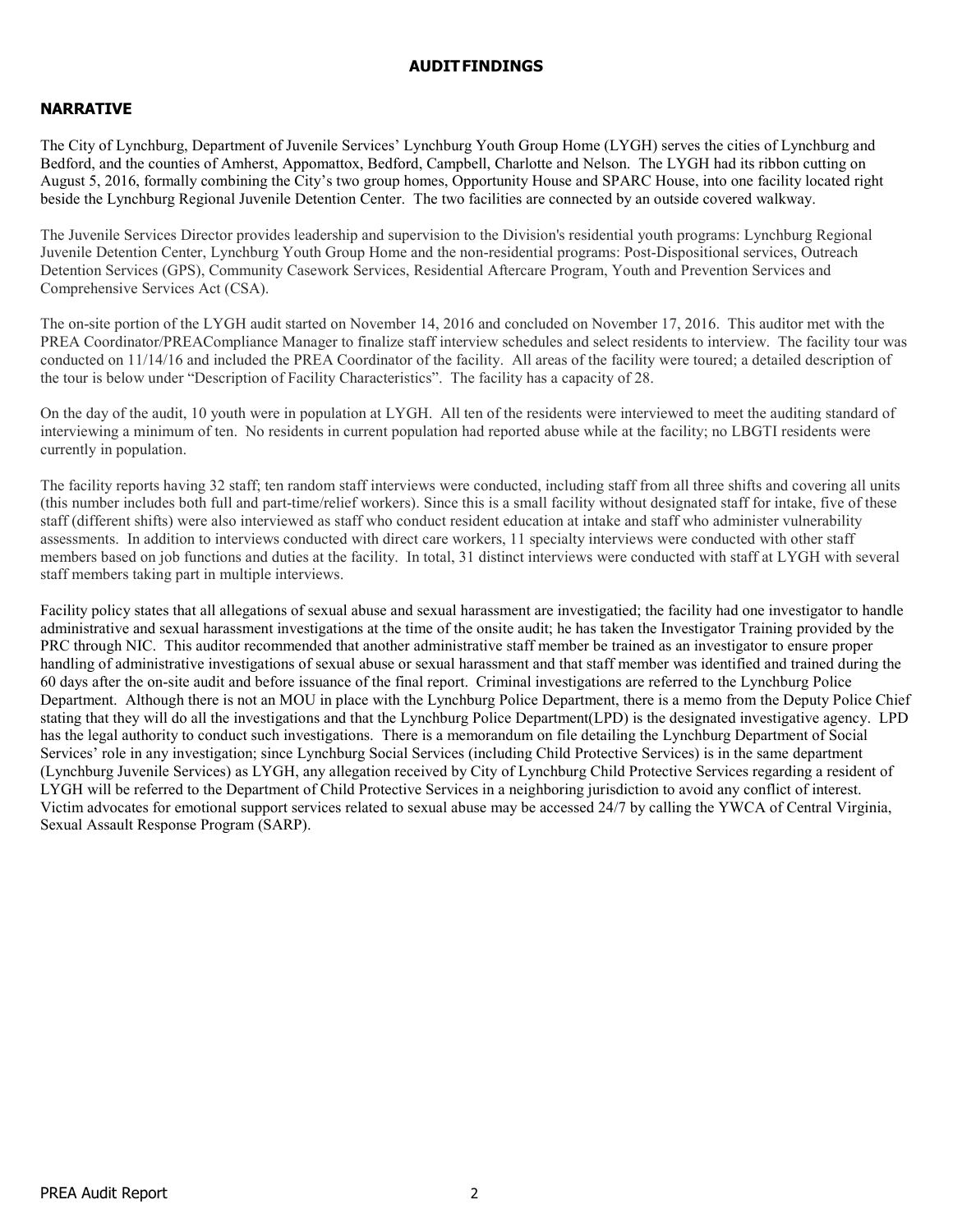## **DESCRIPTION OF FACILITY CHARACTERISTICS**

Lynchburg Youth Group Home (LYGH) is a brand new, one-story, mostly brick and concrete building which houses both male and female detainees from the ages of 11-17. Residents are placed by local Social Services and through court order and are low to medium custody levels. This is a non-secure group home and has the ability to screen residents for placement appropriateness prior to admission.

The facility was completed in August of 2016, and has a very open design with excellent visability throughout. The front of the building has a stone wall beside the entrance. The entrance is monitored with a camera and visitors ring a bell to gain entry. The Notice of Audit was clearly visible and posted on the entrance. Once in the lobby, the Intake area for residents is through a door on the right, the door on the left leads to administrative offices (not accessible to residents), and the door at the end of the hall leads to another hallway which leads to another small foyer with entrances to the visitation room, resident living and sleeping areas areas, and an additional outside entrance.

The Intake area, located through a door on the right of the lobby, houses two small offices (one is a staff office and the other is the intake interview room) a waiting area, and a shower and laundry area. The waiting room is just outside the intake interview room. This area also includes a laundry area for intake use and a shower for intakes; staff stand outside the shower door. The shower has breakaway shower rods and handicap rails. This area is covered by the facility's camera system. Residents are "searched" using a metal detecting wand; this facility does not do pat-down searches of its residents at any time. There are three PREA posters in this area, including posters in Spanish. Residents complete intake in this area including watching a DVD on PREA. They are given a PREA brochure at intake. (Resident Handbooks available on the unis.) Notice of PREA Audit was also posted here.

At the back of the lobby is the door leading to a small second foyer with entrances to the visitation room, the housing units for residents, and a door to the outside of the building that has a covered walkway to the Lynchburg Regional Juvenile Detention Home (LRJDC) located right beside LYGH.

The visitation room is glass-walled on one side and had several PREA posters; the Notice of Audit was on the door. This area also held a private interview room for meeting with attorneys/social workers, etc. The room has very good camera coverage. The windowed wall looks out to a courtyard that can also be used for visitation in nice weather.

A door at the back of the second lobby leads into the main housing area for residents. The hallway leading to the housing units has an entrance to gym and also the dining room (meals are provided by the LRJDC next door) which can also be used as extra space for visitation. (The dining room and gym are side by side and are at the center of this part of the building. Hallways on each side of them lead to other staff offices, classrooms, etc.) The dining room has one wall of windows that look over the courtyard between the the visitation room and the dinig room; there were four PREA posters, two in Spanish. There is excellent camera coverage. Along this same hallway are the casework office (half glass door into a room comprised of cubicles with half walls), and a small interview room which houses the telephone for residents to use to contact Child Protective Services; there are posters here, none in Spanish, also with a half glass door. This auditor called the "hotline" and spoke with hotline staff who answered. (Additional training recommended, however, this is a brand new process for both CPS and LYGH.) In addition, there are two staff training rooms located along the hall, each of which has one windowed wall; no residents are allowed in these rooms. They are secured and have cameras. A camera monitors all activity on this hallway. The door at the end of the hall leads to the housing units, gym and medical exam rooms.

Once through the door at the end of the hall, the medical unit is on the right. It is comprised of a waiting area, an exam room (no camera coverage here), a staff office, medication room, laundry and a waiting room. All doors which were supposed to be locked were secure. This auditor suggested posters in the waiting room area.

The entrances to all four housing units are in a semi-circle facing the gym with the medical office to the right and bathrooms on either side of the semi-circle. The door to the gym faces the living units and is secured. There are posters in this area and signs on each of the living unit doors reminding staff to announce when the opposite gender is entering the area.

Each housing unit is designed basically the same way. The door opens into a large room, very light with windows at one end, a large seating area with comfortable couches in the middle, and a door that leads to a small outside patio. Sleeping/bedrooms line one wall. There are two female housing units and two male housing units. There is a door connecting the two female units and a door connecting the two male units. The laundry area is just inside the main door to each of the housing units and in full view of the rest of the large activity/living room. There were three PREA posters, one in Spanish in all of the housing units and the Notice of PREA Audit was posted in each one. There is a small alcove to the right after entering each of the living areas which is used as a "Time-Out Alcove"; it has a rocking chair and a half wall to facilitate supervision by staff. There is also a dedicated camera covering this area. There are also two cameras on opposite corners which provide excellent overall coverage of the room. There are two bathrooms; residents shower one at a time and do all bathing, toileting and changing of clothers in the bathroom. No cameras are in the bathrooms and all bathrooms were built with the breakaway shower curtain rods. In the male units there are five sleeping rooms; three double rooms and two single rooms. The double rooms are equipped with a laser monitor to alert staff if a resident crosses to the other side of the room during the night. On the female units there are four bedrooms; two doubles and two singles. The staff desk is along one side of the room across from the bedroom/sleeping rooms with clear access all around it; the Resident Handbook was out and available. The adjoining door between the two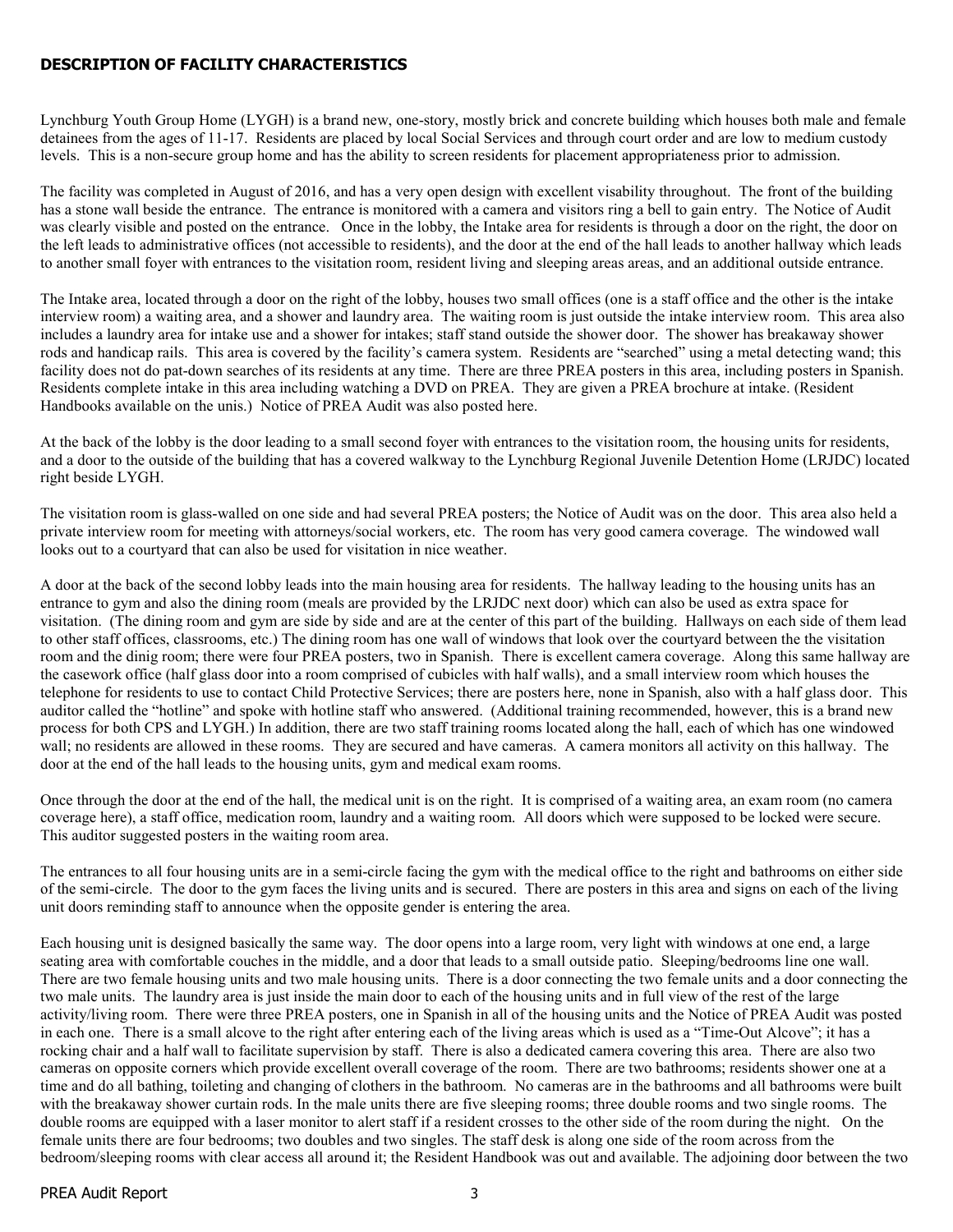male and two female units helps with night coverage. There are a total of 18 sleeping rooms; 8 single occupancy and 10 double occupancy.

A hallway on the opposite side of the gym from the casework office and staff training rooms has classrooms which are not currently in use. Residents at this facility leave the facility to go to school. These rooms are currently being used for storage and are secured. There are also bathrooms along this hall that are secured when the area is not in use. There is an additional door to both the dining room and the gym on this hallway. The back part of the building after leaving the second smaller foyer has two hallways with offices or classrooms with the gym and dining room in the middle; the end of the building is the housing units.

The facility is brand new and has been built with maximum visability and several of the newest innovations (like the laser light that alerts staff to resident movement inside the room when activated). It is evident that the City of Lynchburg took great care in the design and building of this facility and is a tangible example of their commitment to the youth in their service area.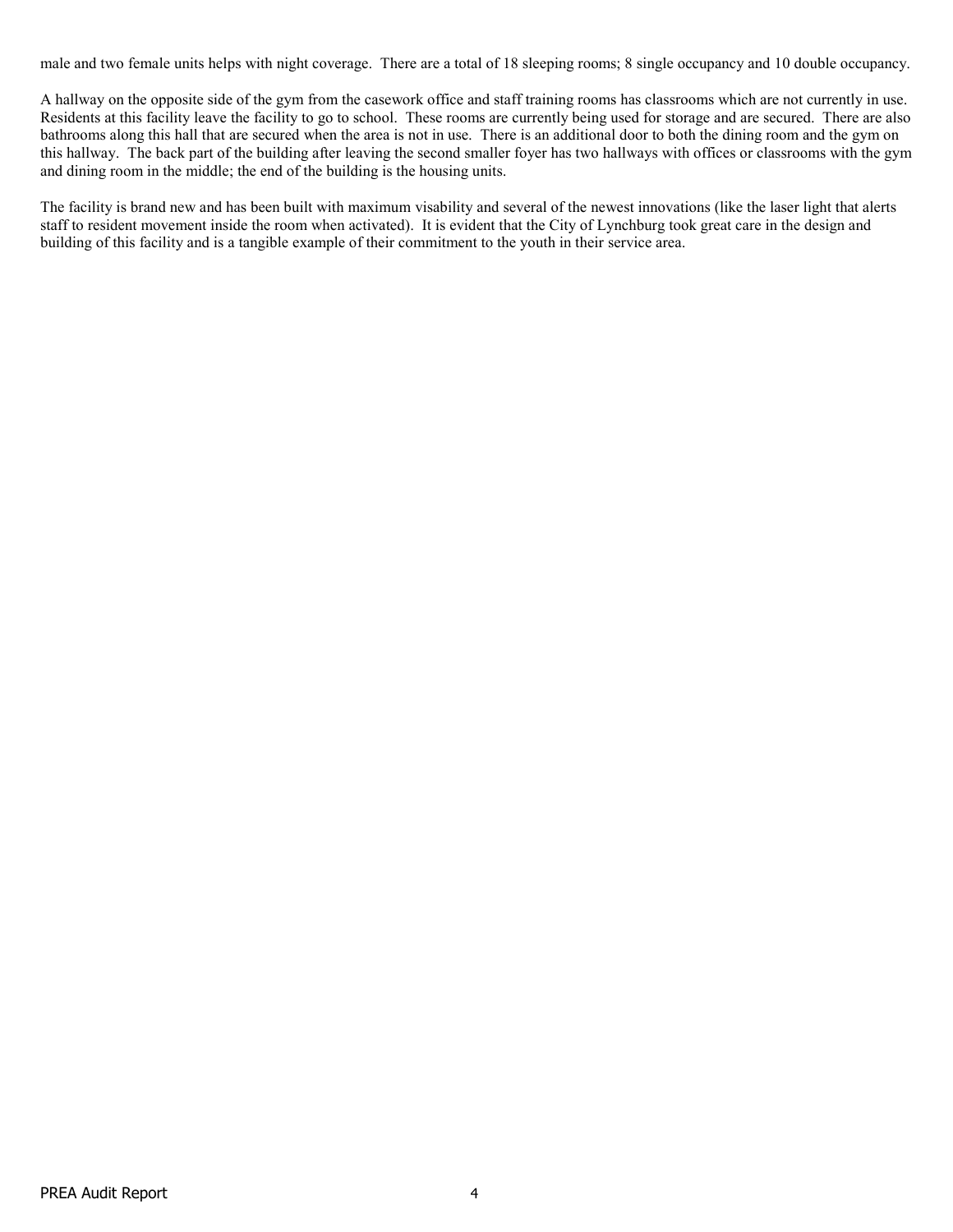## **SUMMARY OF AUDIT FINDINGS**

The on-site audit of Lynchburg Youth Group Home (LYGH) was completed on November 17, 2016.

Compliance with the PREA standards and a true commitment to keep residents in their care safe and free from sexual abuse and sexual harassment is evident at LYGH. All staff interviewed expressed faith in their administrative team and a genuine concern for the residents.

Sincere thanks to JT Smith (PREA Coordinator/PREA Compliance Manager) for his help throughout the on-site audit process and throughout the interim period following the on-site leading to the issuance of this Final Report. His responsiveness to questions and quick turnaround on recommended changes contributed greatly to the ability to provide this report in a timely manner. His dedication to this facility was evident from the beginning and is to be highly commended. His commitment to the youth served at this facility is clear and he took on the task of leading the facility's PREA compliance with dedication. He sees this initial audit as a first step and was planning future efforts as this audit was concluding.

Number of standards exceeded: 1

Number of standards met: 38

Number of standards not met: 0

Number of standards not applicable: 3; 115.312-this facility does not contract with other facilities for the confinement of its youth, 115.352 Exhaustion of Administrative Remedies, 115.366-Virginia is a non-union state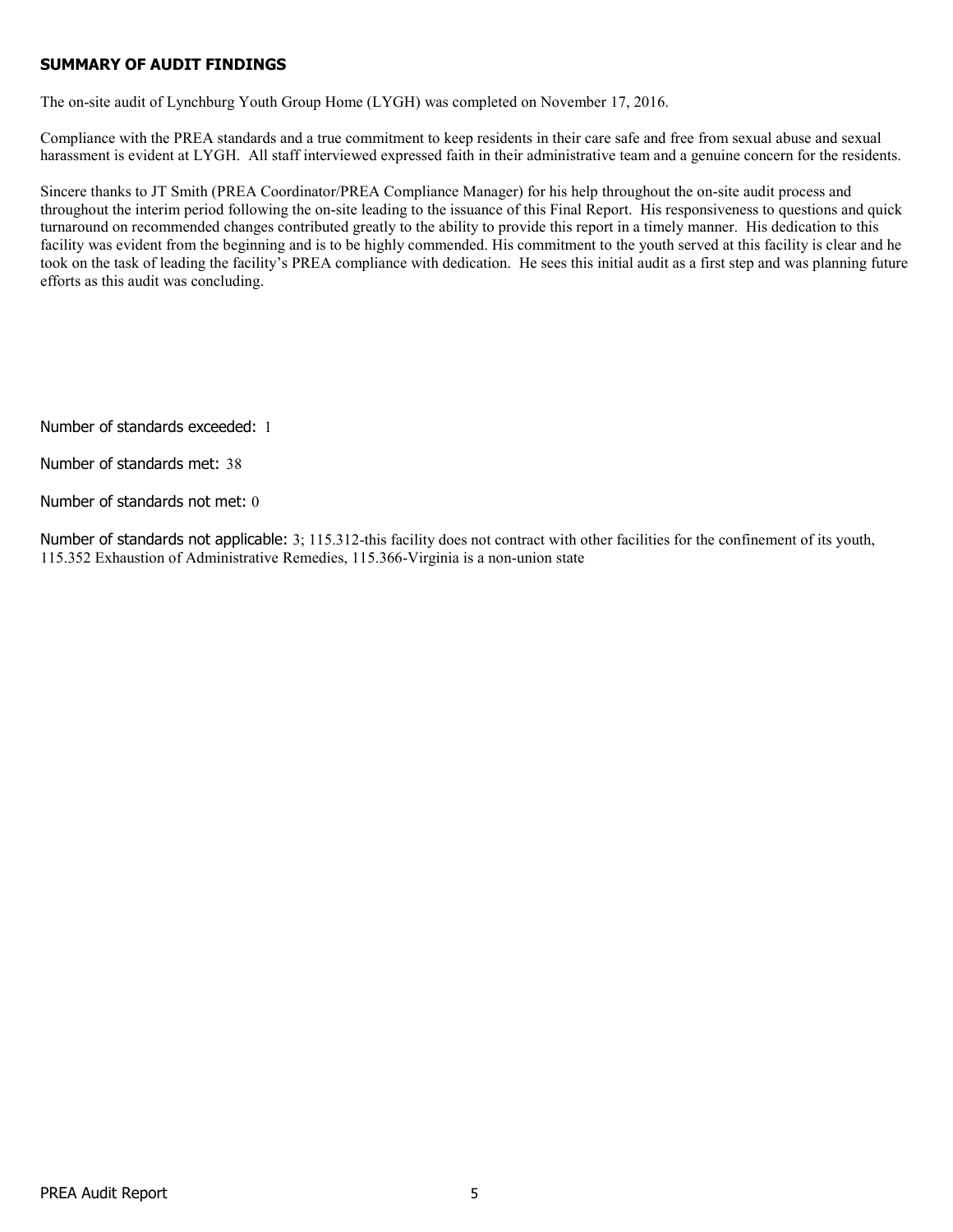## **Standard 115.311 Zero tolerance of sexual abuse and sexual harassment; PREA Coordinator**

- ☐ Exceeds Standard (substantially exceeds requirement of standard)
- $\boxtimes$  Meets Standard (substantial compliance; complies in all material ways with the standard for the relevant review period)
- ☐ Does Not Meet Standard (requires corrective action)

**Auditor discussion, including the evidence relied upon in making the compliance or non-compliance determination, the auditor's analysis and reasoning, and the auditor's conclusions. This discussion must also include corrective action recommendations where the facility does not meet standard. These recommendations must be included in the Final Report, accompanied by information on specific corrective actions taken by the facility.**

Evidence:

Lynchburg Regional Juvenile Detention Center and Lynchburg Youth Group Home Prison Rape Elimination Act Policy\*, A. Zero Tolerance

SOP 58, Prevention and Intervention of Sexually Abusive Behavior

Reviewed job description of Compliance Manager/Lynchburg Youth Group Home

Interview with PREA Coordinator/Compliance Manager

\*Note: The Lynchburg Regional Juvenile Detention Center and the Lynchburg Youth Group Home Prison Rape Elimination Act Policy is hereafter referred to as the "PREA Policy" in this document.

PREA Policy clearly articulates Zero Tolerance policy. In addition, SOP 58 "Prevention and Intervention for Sexually Abuse Behavior" addresses Zero Tolerance goals and expectations and disciplinary strategies for staff (including contractors and volunteers) and residents.

PREA Coordinator position is not on an organizational chart; a newly created job description, "City of Lynchburg Juvenile Services Certification and Training Manager", articulates PREA compliance responsibilities. A memorandum from the Director of Residental Services designates JT Smith, Lynchburg Youth Group Home Compliance Officer, as the current PREA Coordinator/Compliance Manager for the agency and he has the time and is positioned in the agency in a way that is conducive to performing these responsibilities. The agency has two residential facilities; Lynchburg Regional Juvenile Detention Center (LRJDC) and Lynchburg Youth Group Home (LYGH). Lynchburg Youth Group Home Compliance Officer/PREA Coordinator reports to Director of Lynchburg Juvenile Services.

## **Standard 115.312 Contracting with other entities for the confinement of residents**

- $\Box$  Exceeds Standard (substantially exceeds requirement of standard)
- $\boxtimes$  Meets Standard (substantial compliance; complies in all material ways with the standard for the relevant review period)
- ☐ Does Not Meet Standard (requires corrective action)

**Auditor discussion, including the evidence relied upon in making the compliance or non-compliance determination, the auditor's analysis and reasoning, and the auditor's conclusions. This discussion must also include corrective action recommendations where the facility does not meet standard. These recommendations must be included in the Final Report, accompanied by information on specific corrective actions taken by the facility.**

Evidence:

PREA Policy, B. Contracting with other entities for the confinement of residents.

This standard does not apply to this facility. It does not contract with any other agency for the confinement of its residents.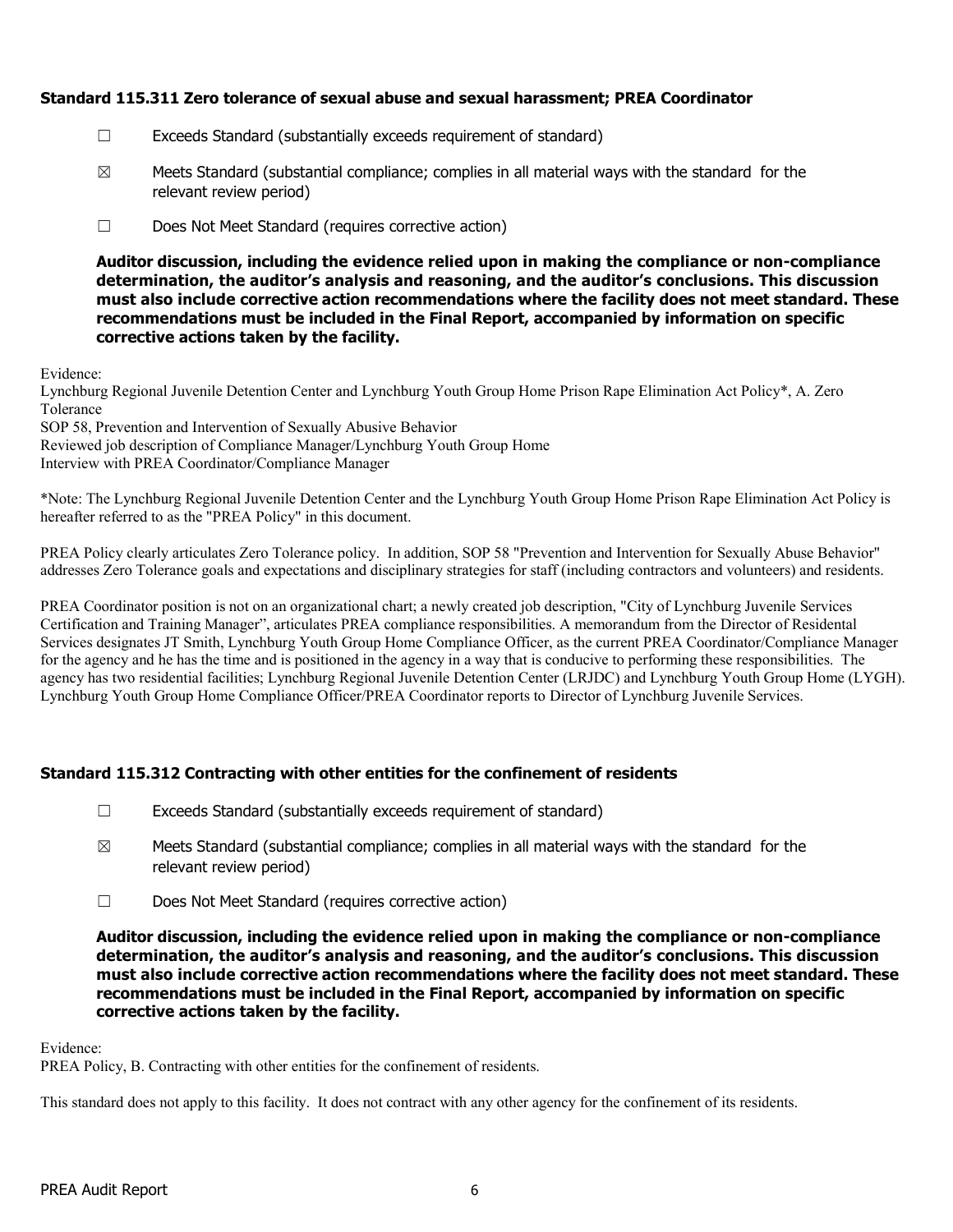#### **Standard 115.313 Supervision and monitoring**

- ☐ Exceeds Standard (substantially exceeds requirement of standard)
- $\boxtimes$  Meets Standard (substantial compliance; complies in all material ways with the standard for the relevant review period)
- ☐ Does Not Meet Standard (requires corrective action)

#### **Auditor discussion, including the evidence relied upon in making the compliance or non-compliance determination, the auditor's analysis and reasoning, and the auditor's conclusions. This discussion must also include corrective action recommendations where the facility does not meet standard. These recommendations must be included in the Final Report, accompanied by information on specific corrective actions taken by the facility.**

Evidence:

PREA Policy, C. Supervision and monitoring Lynchburg Regional Juvenile Detention Center Operational and Policy Manual, Supervision and Control SOP 61, Unannounced Rounds Interview with Superintendent Interview with administrative staff who conduct unannounced rounds Review of Unannounced Rounds log Meeting notes for annual review of staffing plan Form documenting staffing plan review with signatures

Staffing at this facility is currently 1:10 but is on target for meeting the 2017 1:8 PREA requirement. Lynchburg Regional Juvenile Detention Center and Lynchburg Youth Group Home Staffing Plan details staffing plan currently in effect at LRJDC and LYGH under Commonwealth of Virginia's Department of Juvenile Justice standards and also under PREA standards. The superintendent stated that the facility routinely reviews its staffing needs and calls in additional help when necessary. This happens during administrative team staff meetings but has not been formally documented as required by the PREA standard. In addition, City of Lynchburg, VA, Lynchburg Regional Juvenile Detention Center Operational and Policy Manual, Supervision and Control, pg. 39 describes supervision procedures in detail. Superintendent stated facility has good coverage and a good cadre of relief staff to help the facility maintain its staffing ratio. There have been no incidents of failing to adhere to the staffing plan. Interview with PREA Coordinator and Superintendent indicate that close attention is given to each element of the standard, especially since this facility houses both male and female residents.

The formal annual staffing plan review as required by PREA standards is a new practice for this facility. The PREA Policy now includes all elements of the standard to be considered in the annual review of the staffing plan. The facility has developed a Staffing Plan review document that includes signatures lines for the Director of Residental Services and the PREA Coordinator. During the on-site audit de-brief meeting the decision was made to designate a specific Administrative Team monthly meeting for this review each year to ensure it receives the required focus. The review in November was the first review and will be modified in the future to include the new form and will document the staffing plan discussion in more detail.

This auditor reviewed Unannounced Rounds Log and encouraged making them more "PREA specific" to differentiate them from regular management rounds. This facility's Administrative Management Team adheres to "Management by Walking Around" and makes rounds daily at various times during the day. Staff and residents are accustomed to seeing the Administrative Staff throughout the building. Unannounced Rounds Log covers all areas of the facility and covers all shifts, day and night.

## **Standard 115.315 Limits to cross-gender viewing and searches**

- ☐ Exceeds Standard (substantially exceeds requirement of standard)
- $\boxtimes$  Meets Standard (substantial compliance; complies in all material ways with the standard for the relevant review period)
- ☐ Does Not Meet Standard (requires corrective action)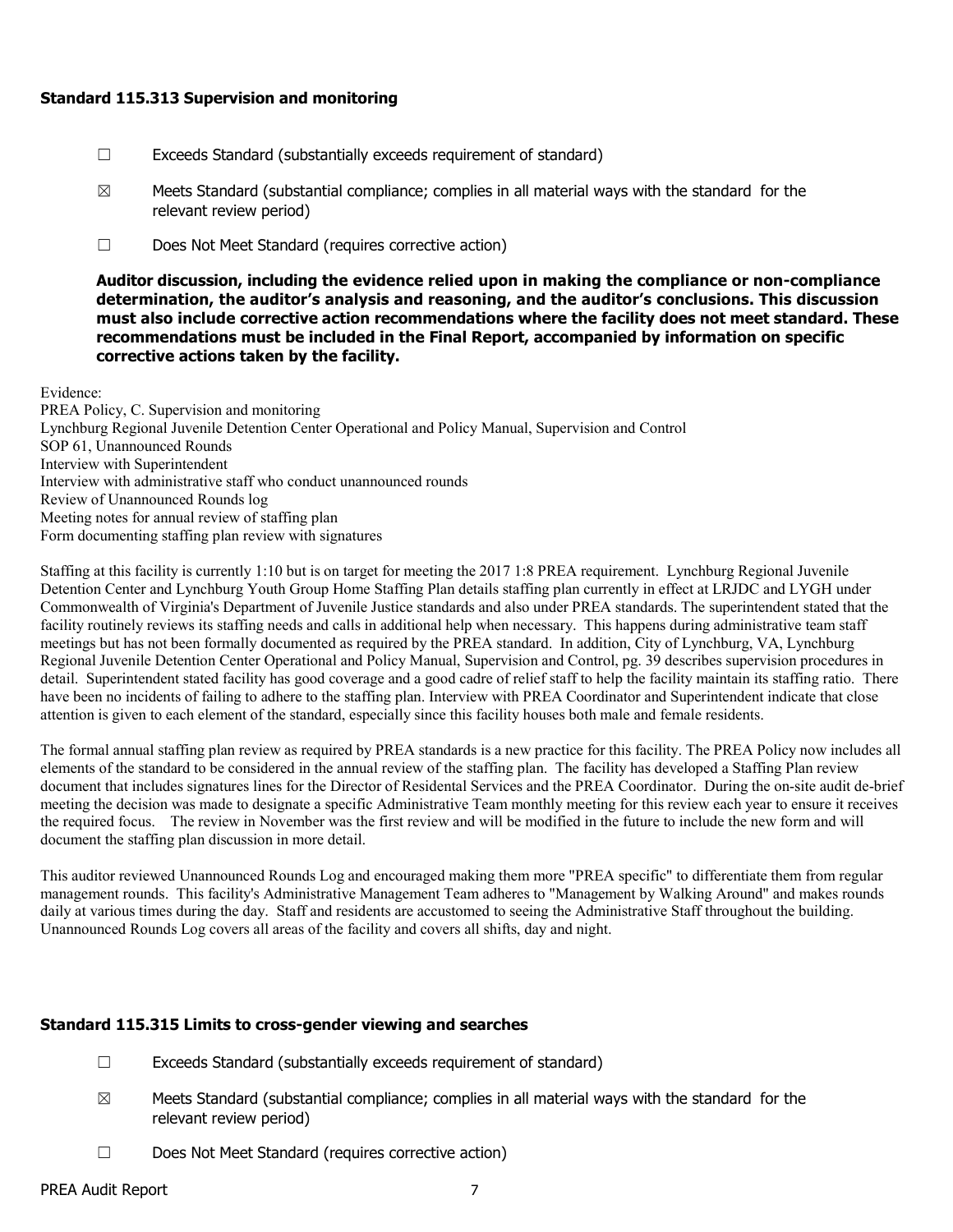Evidence: PREA Policy, D. Limits to cross-gender Viewing and Searches Resident Handbook Interviews with secure staff Interviews with residents Interview with medical staff

PREA Policy mirrors the standard. Resident and staff interviews confirm the facility's no cross-gender pat search policy. Residents are searched, but no cross-gender searches are conducted. All resident and staff interviews confirmed the facility's policy that residents may bathe, toilet, and change clothing without being viewed by staff of opposite gender.

There are no transgender or intersex residents currently in population, so no interviews with this specific population were conducted.

LYGH does NOT do pat-downs searches of any type on residents. The use of a metal detecting wand is employed, but staff do not touch residents at any time. If there is any cause for convern, LPD come to the facility and conduct the search. Although some staff members stated that they had received training on cross-gender pat-downs, these were part-time staff who also work at the Lynchburg Regional Juvenile Detention Center next door. (The two facilities share relief staff.) This facility is exempt from this part of this standard per PRC Auditor Support Helpline.

There have been no cross-gender strip or visual body cavity searches done at this facility, including no searches of this nature by medical practitioners. Anything requiring this type of search would require transport to outside medical practitioners. There have been no incidences of cross-gender strip searches, cross-gender visual body cavity searches or cross-gender pat-down searches.

Resident and staff interviews confirm that staff announce their presence when they enter the housing unit of opposite gender.

#### **Standard 115.316 Residents with disabilities and residents who are limited English proficient**

- ☐ Exceeds Standard (substantially exceeds requirement of standard)
- $\boxtimes$  Meets Standard (substantial compliance; complies in all material ways with the standard for the relevant review period)
- ☐ Does Not Meet Standard (requires corrective action)

**Auditor discussion, including the evidence relied upon in making the compliance or non-compliance determination, the auditor's analysis and reasoning, and the auditor's conclusions. This discussion must also include corrective action recommendations where the facility does not meet standard. These recommendations must be included in the Final Report, accompanied by information on specific corrective actions taken by the facility.**

Evidence: PREA Policy, E. Residents with disabilities and limited English Interview with agency head Interviews with residents Interviews with secure staff Review of resident brochure (also in Spanish) Review of resident handbook (also in Spanish) Facility tour; noted posters (also in Spanish)

Facility has done a good job of having important information translated into Spanish and identifying resources within the City's structure to provide for translation services for any youth requiring them. The resident handbook, brochures and posters have been translated into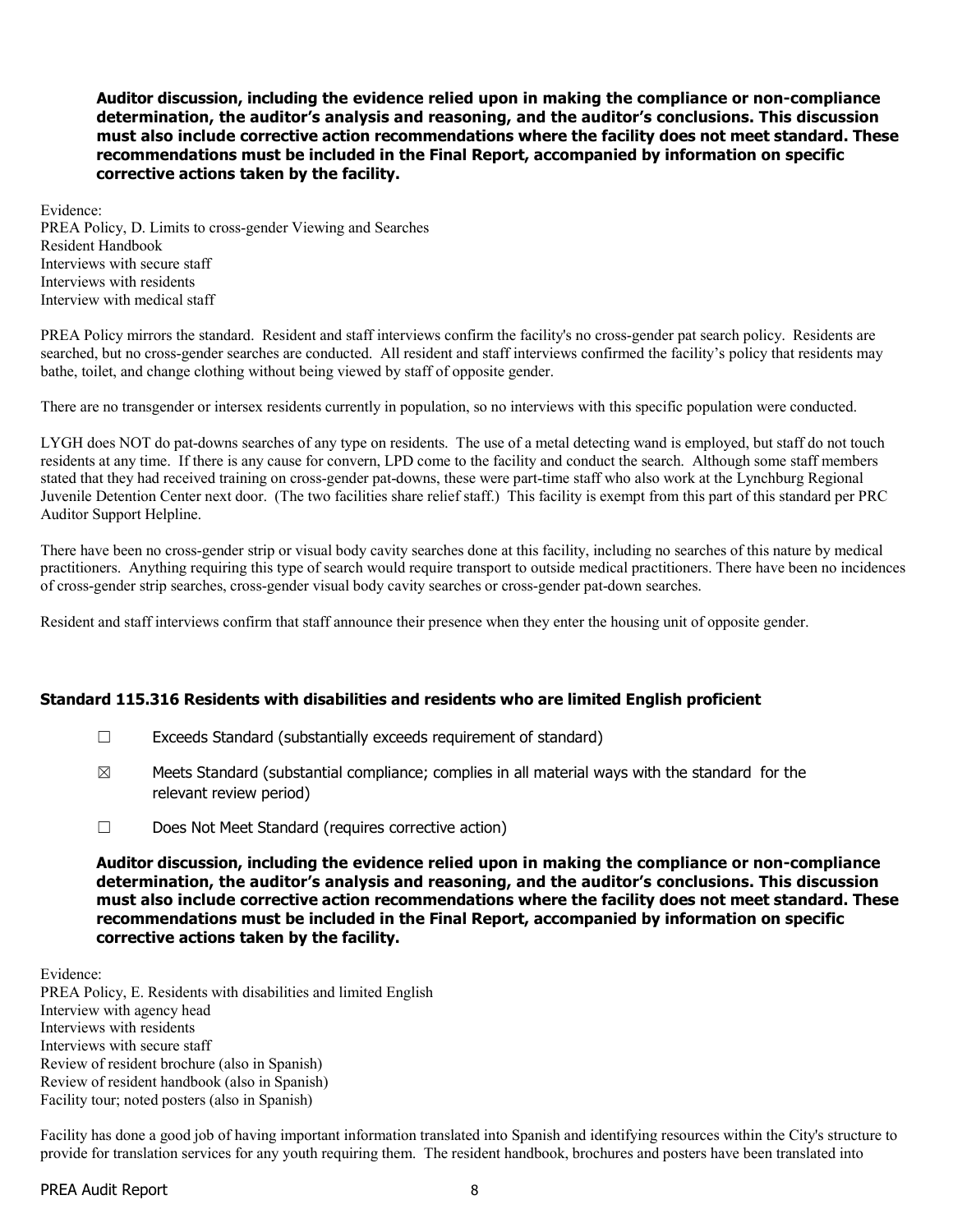Spanish, the most often represented language other than English, and are hung in facility. Staff and residents were aware that residents could not and should not translate for other residents and none could remember this occurring.

Interview with Residential Services Director confirmed that services are available through the City of Lynchburg for residents who are not English speaking.

#### **Standard 115.317 Hiring and promotion decisions**

- ☐ Exceeds Standard (substantially exceeds requirement of standard)
- $\boxtimes$  Meets Standard (substantial compliance; complies in all material ways with the standard for the relevant review period)
- ☐ Does Not Meet Standard (requires corrective action)

**Auditor discussion, including the evidence relied upon in making the compliance or non-compliance determination, the auditor's analysis and reasoning, and the auditor's conclusions. This discussion must also include corrective action recommendations where the facility does not meet standard. These recommendations must be included in the Final Report, accompanied by information on specific corrective actions taken by the facility.**

Evidence: PREA Policy, F. Hiring and promotion Review of HR policy for City of Lynchburg Interview with HR hiring manager at facility Review of facility personnel files (reviewed files of all staff interviewed during on-site audit)

The facility's policy is consistent with all elements of the standard. All required background checks are conducted. The City of Lynchburg has hiring practices and procedures in place for all city departments/agencies which require background checks compliant with PREA standards.

Facility utilizes a form entitled PREA Questionnaire for Fitness to Hire, Promote or Continue Contract to ensure appropriate questions are asked. Form includes boxes to check for promotion, interview or during evaluation process. All elements of this standard are included on the form. Form also reminds staff of continuing duty to report/disclose any such conduct. Facility's PREA Policy employs a continuing duty to report on all staff, volunteers, contractor

All files reviewed (this auditor reviewed files of all staff who took part in an interview) had required background checks along with a five year re-background as applicable.

## **Standard 115.318 Upgrades to facilities and technologies**

- ☐ Exceeds Standard (substantially exceeds requirement of standard)
- $\boxtimes$  Meets Standard (substantial compliance; complies in all material ways with the standard for the relevant review period)
- ☐ Does Not Meet Standard (requires corrective action)

**Auditor discussion, including the evidence relied upon in making the compliance or non-compliance determination, the auditor's analysis and reasoning, and the auditor's conclusions. This discussion must also include corrective action recommendations where the facility does not meet standard. These recommendations must be included in the Final Report, accompanied by information on specific corrective actions taken by the facility.**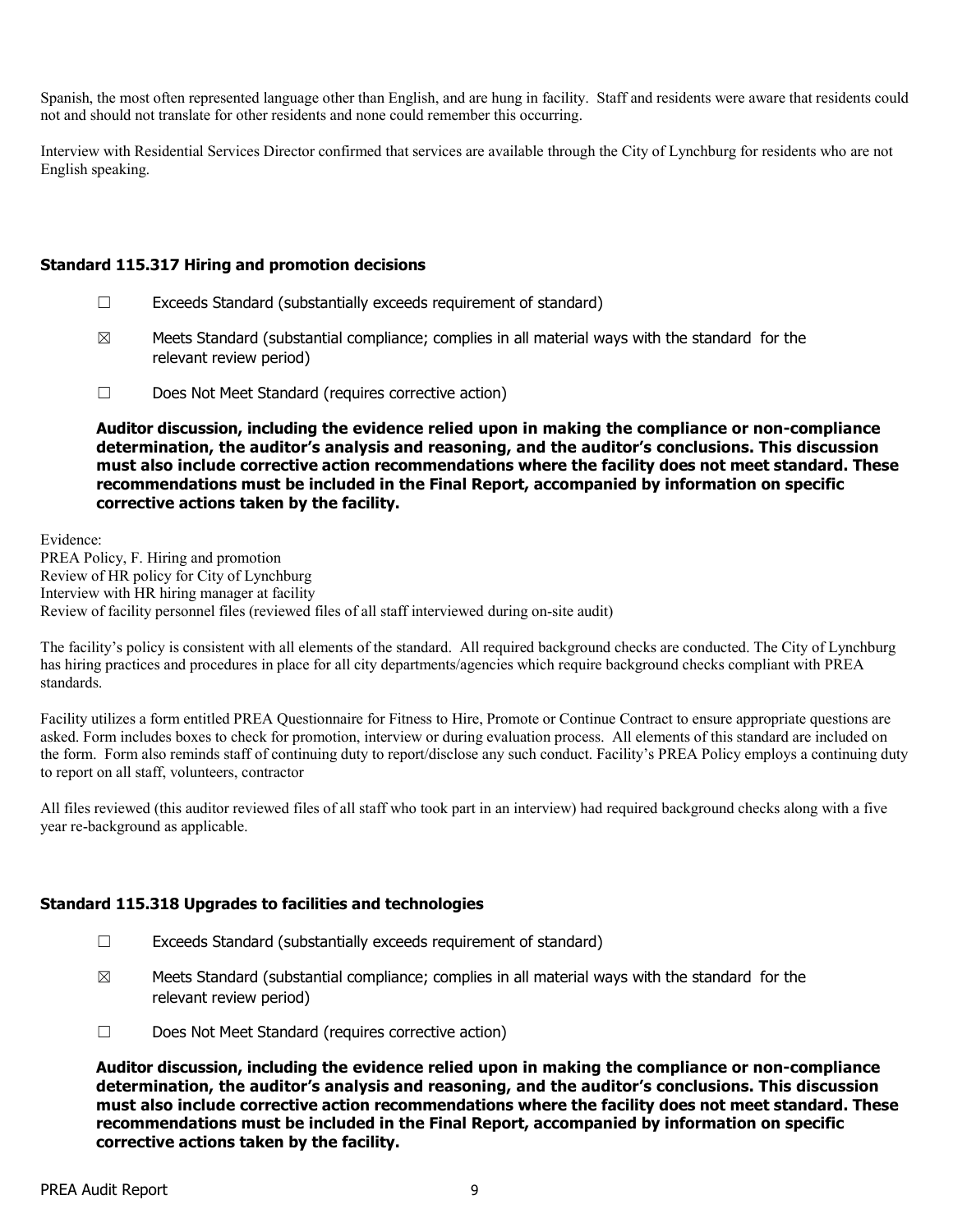Evidence: PREA Policy, A Upgrades to facilities and technology Interview with PREA coordinator Interview with superintendent Review of control room monitors showing feed from all cameras

The facility is brand new and has an extensive camera system with excellent camera placement covering housing and general purpose areas within the facility. The camera feed was reviewed to ensure it did not show residents while bathing, toileting or dressing. System is not actively monitored, but camera footage can be specifically or randomly pulled for review or for investigative purposes.

## **Standard 115.321 Evidence protocol and forensic medical examinations**

- $\Box$  Exceeds Standard (substantially exceeds requirement of standard)
- $\boxtimes$  Meets Standard (substantial compliance; complies in all material ways with the standard for the relevant review period)
- ☐ Does Not Meet Standard (requires corrective action)

**Auditor discussion, including the evidence relied upon in making the compliance or non-compliance determination, the auditor's analysis and reasoning, and the auditor's conclusions. This discussion must also include corrective action recommendations where the facility does not meet standard. These recommendations must be included in the Final Report, accompanied by information on specific corrective actions taken by the facility.**

Evidence:

PREA Policy, F. Hiring and promotion, pg. 5, Memo from Deputy Chief, Lynchburg Police Department Cooperative Agreement between YWCA of Central Virginia and LYGH Interviews with staff Interview with PREA Coordinator/Comliance Manager

Facility PREA Policy mirrors standard. Facility does administrative investigations only and refers any allegation that is potentially criminal in nature to Lynchburg Police Department (LPD). The LPD investigates allegations of sexual abuse; they know the requirement for using developmentally appropriate protocol for youth.

A Cooperative Agreement between YWCA of Central Virginia and LYGH is in place to provide victim advocacy and support services through its Sexual Abuse Response Program (SARP), including support during forensic exam and through any criminal investigative process. Residents may also contact the YWCA's rape crisis line or national hotline; information and numbers are provided to residents through brochures and posters in the facility.

Resident victims of sexual abuse would be transported to Lynchburg General Hospital for SAFE/SANE forensic examination at no cost to resident; SAFE/SANE staff available 24/7. No forensic exams are conducted at the facility.

Staff know that all allegations of sexual abuse and sexual harassment are investigated. They articulated requirement to report everything to administration for referral.

No residents who reported sexual abuse while at the facility were available in current population.

The facility will only conduct administrative sexual abuse investigations.

There has been one allegation of sexual abuse in the past 12 months; investigation was reviewed and efforts detailed were compliant with PREA standards.

# **Standard 115.322 Policies to ensure referrals of allegations for investigations**

PREA Audit Report 10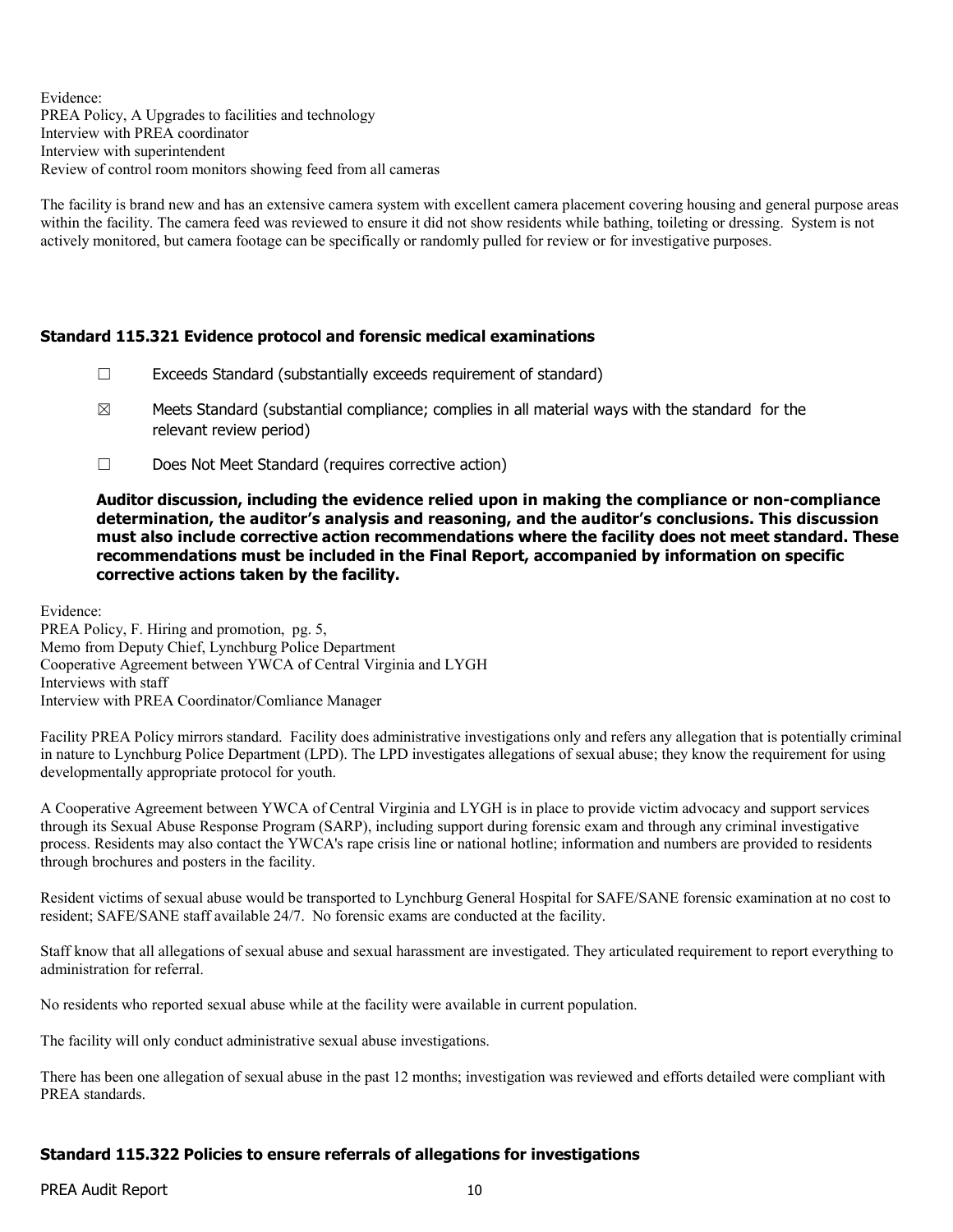- ☐ Exceeds Standard (substantially exceeds requirement of standard)
- $\boxtimes$  Meets Standard (substantial compliance; complies in all material ways with the standard for the relevant review period)
- ☐ Does Not Meet Standard (requires corrective action)

Evidence: PREA Policy, B. Policies to ensure referrals of allegations for investigations PREA Policy, INVESTIGATIONS, A. Criminal and administrative agency investigations, Memo from Chief Deputy, LPD Interview with Investigative staff Interview with Director of Residential Services (Agency Head representative)

Facility policy mirrors standard. There has been one (resident to resident) allegation of sexual abuse or sexual harassment. This allegation was referred for possible criminal investigation and declined for prosecution. Administrative investigation reviewed and compliant with PREA Standards.

LYGH has clear policies that all allegations of sexual abuse or sexual harassment will be investigated. Facility staff tasked with administrative investigations have done the required training through NIC/PRC. Memo from Chief Deputy indicates that LPD will do investigations. LPD aware of PREA Standards as they relate to conducting investigation, collecting evidence, etc. LPD has the legal authority to conduct such investigations.

The description of responsibilities for investigating allegations of sexual abuse is on the facility's website.

## **Standard 115.331 Employee training**

- ☐ Exceeds Standard (substantially exceeds requirement of standard)
- $\boxtimes$  Meets Standard (substantial compliance; complies in all material ways with the standard for the relevant review period)
- ☐ Does Not Meet Standard (requires corrective action)

**Auditor discussion, including the evidence relied upon in making the compliance or non-compliance determination, the auditor's analysis and reasoning, and the auditor's conclusions. This discussion must also include corrective action recommendations where the facility does not meet standard. These recommendations must be included in the Final Report, accompanied by information on specific corrective actions taken by the facility.**

Evidence:

PREA Policy, A. Training for Staff, contractors, interns and volunteers Review of training records of all staff interviewed Review of PowerPoint curriculum Interviews with secure staff

Facility PREA Policy mirrors standard and includes all elements in standard. Staff stated that they had been trained on all elements in the standard. Facility houses both male and female residents and training covered both. Training records of all staff interviewed were reviewed; two relief staff were missing training records; this has now been covered and is in compliance.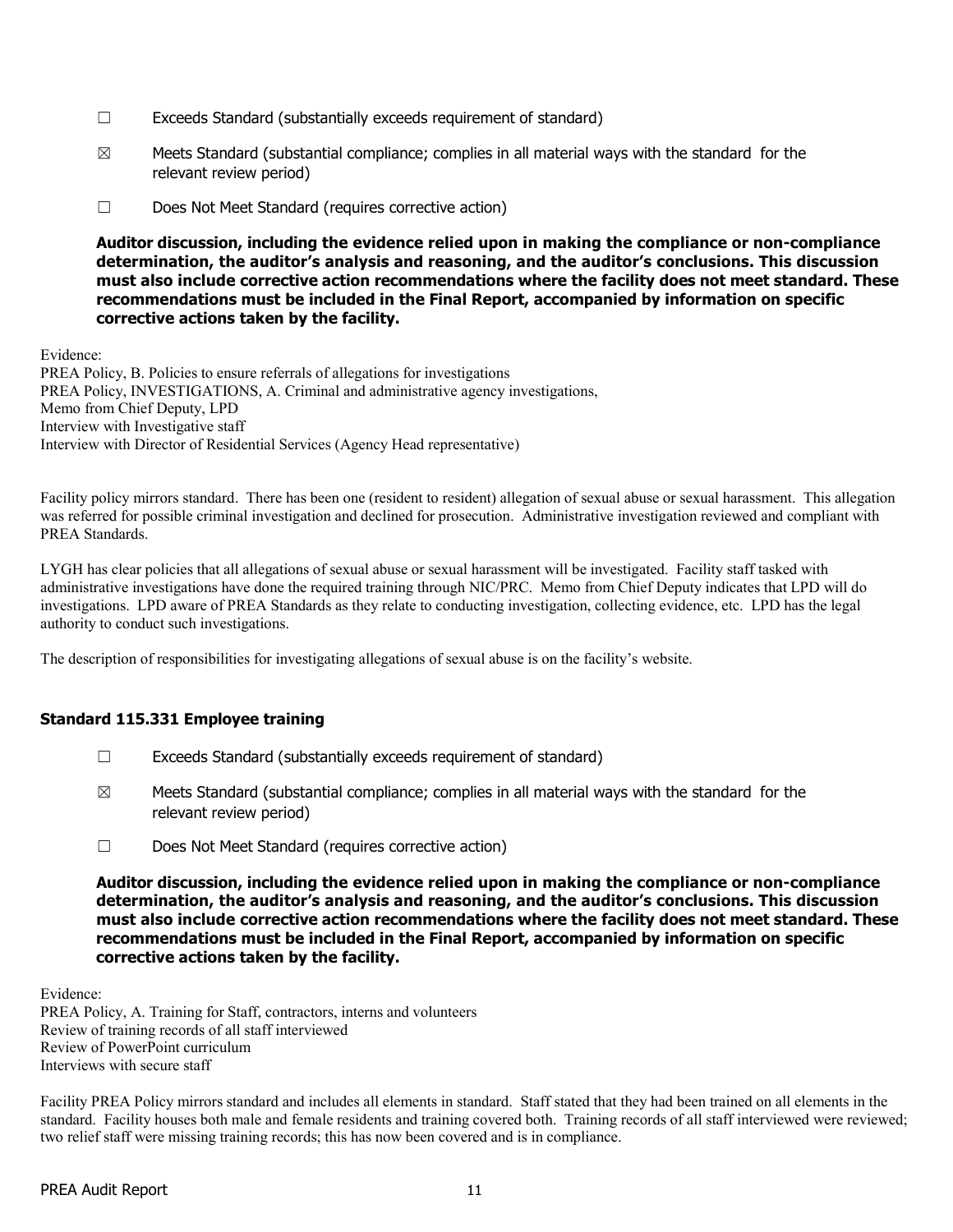Employees/contractors sign statement indicating that they received and understood training received. PowerPoint training reviewed and covers all required elements. Policy states that training is tailored to population of residents. Subsequent annual training has reinforced and added to PREA information for staff.

## **Standard 115.332 Volunteer and contractor training**

- ☐ Exceeds Standard (substantially exceeds requirement of standard)
- $\boxtimes$  Meets Standard (substantial compliance; complies in all material ways with the standard for the relevant review period)
- ☐ Does Not Meet Standard (requires corrective action)

**Auditor discussion, including the evidence relied upon in making the compliance or non-compliance determination, the auditor's analysis and reasoning, and the auditor's conclusions. This discussion must also include corrective action recommendations where the facility does not meet standard. These recommendations must be included in the Final Report, accompanied by information on specific corrective actions taken by the facility.**

Evidence:

PREA Policy, A. Training for Staff, contractors, interns and volunteers Review of training records volunteer and contractor interviewed Review of PowerPoint curriculum Interview with volunteer Interview with contractor

Reviewed PowerPoint presentation which includes all required elements. Volunteer and contractor training would mirror staff initial training. This facility does not currently have volunteers. LYGH PREA Policy covers training for volunteers and contractors if any are used in the future.

## **Standard 115.333 Resident education**

- $\boxtimes$  Exceeds Standard (substantially exceeds requirement of standard)
- $\Box$  Meets Standard (substantial compliance; complies in all material ways with the standard for the relevant review period)
- ☐ Does Not Meet Standard (requires corrective action)

**Auditor discussion, including the evidence relied upon in making the compliance or non-compliance determination, the auditor's analysis and reasoning, and the auditor's conclusions. This discussion must also include corrective action recommendations where the facility does not meet standard. These recommendations must be included in the Final Report, accompanied by information on specific corrective actions taken by the facility.**

Evidence: PREA Policy, B. Resident Education Reviewed brochure, "Resident Handbook on Sexual Misconduct (also available in Spanish) Reviewed Resident PREA Education Form Interviewed Intake Staff Interviewed residents (all ten current residents interviewed)

Residents are trained on the date of intake on zero tolerance policy and all elements required by the standard. Residents also receive brochure which explains relevant PREA information. Residents sign their intake sheets which includes documentation that they received PREA training. Residents also view DVD about PREA. Files of all residents' interviewed were reviewed and indicated that they received information in the correct timeframe.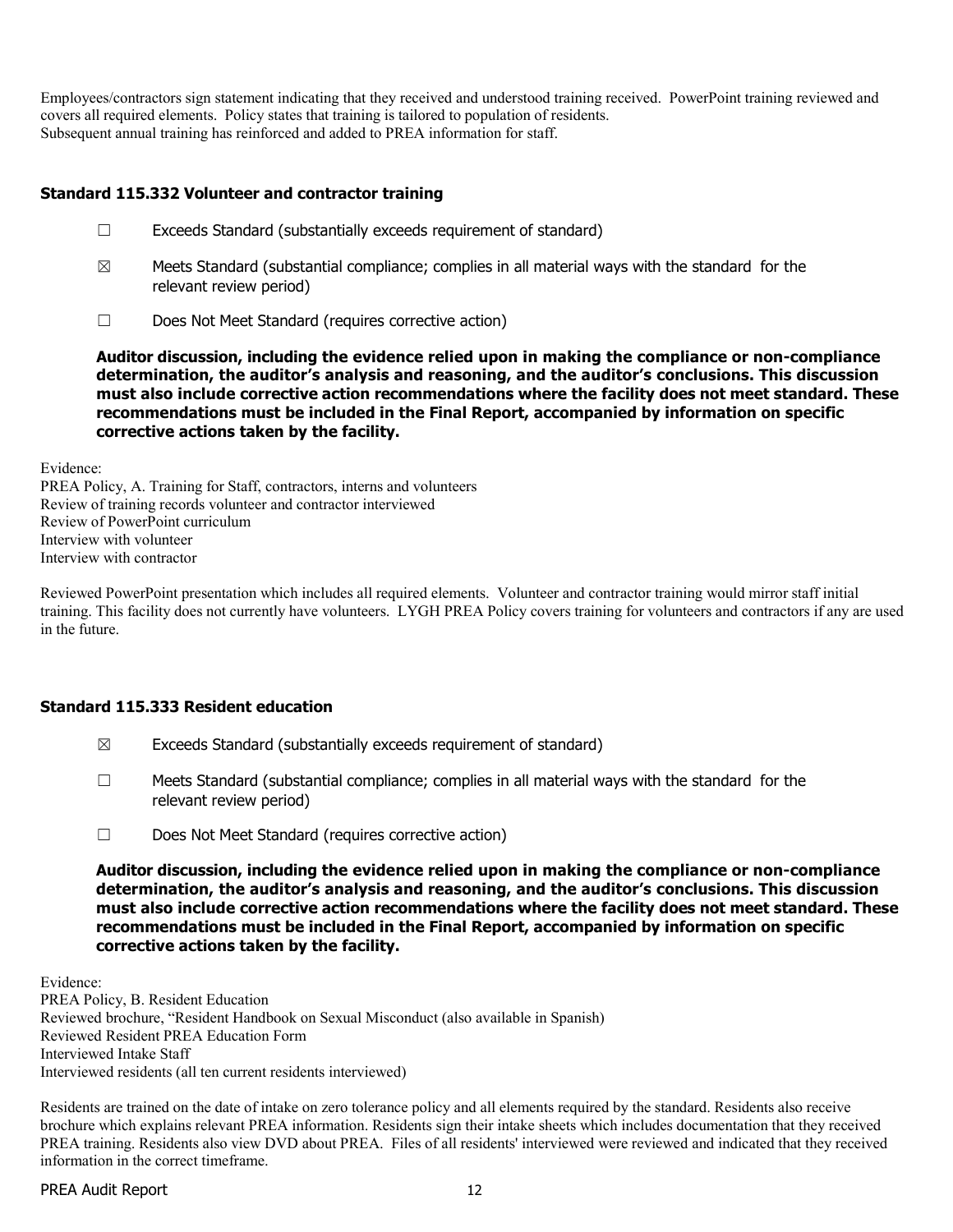There is no designated intake unit in this facility due to its small size. Staff members are trained to do intake and conduct vulnerability assessments on all new residents. Staff members who often conduct intake education were interviewed and are knowledgeable about resident education and what should be done.

Posters and brochures were evident throughout the facility. Facility has done a nice job with making information available including posters, brochures, DVDs. Posters were up and hit key points. Information was varied to hold residents' attention. Information is available in Spanish; translation services are available as needed.

Residents weren't as clear about services available in the community; this auditor suggested additional training for residents in this area. Intake staff noted that residents are educated each time they come to the facility, whether they came from another facility or had been released for a couple of days and then came back.

# **Standard 115.334 Specialized training: Investigations**

- ☐ Exceeds Standard (substantially exceeds requirement of standard)
- $\boxtimes$  Meets Standard (substantial compliance; complies in all material ways with the standard for the relevant review period)
- ☐ Does Not Meet Standard (requires corrective action)

#### **Auditor discussion, including the evidence relied upon in making the compliance or non-compliance determination, the auditor's analysis and reasoning, and the auditor's conclusions. This discussion must also include corrective action recommendations where the facility does not meet standard. These recommendations must be included in the Final Report, accompanied by information on specific corrective actions taken by the facility.**

Evidence:

PREA Policy, C. Specialized training Reviewed certificate of completion from "PREA: Investigating Sexual Abuse in a Confinement Setting" available on PRC Interview with investigator

All investigations indicating criminal activity referred to Lynchburg PD.

Facility identified Compliance Manager (PREA Coordinator) to handle administrative investigations. He received specialized training provided through NIC/PRC, "PREA: Investigating Sexual Abuse in a Confinement Setting". Certificate on file. Investigator indicated he took the training and demonstrated knowledge of elements.

Auditor recommended that additional facility staff be designated as administrative investigators in case the one person trained to do administrative investigations is not at the facility at the time an incident is reported. Facility designated an additional staff member for this role and she participated in the required training during the 60 days following the on-site audit and before the issuance of the final report. Certificate was sent to this auditor for review.

## **Standard 115.335 Specialized training: Medical and mental health care**

- $\Box$  Exceeds Standard (substantially exceeds requirement of standard)
- $\boxtimes$  Meets Standard (substantial compliance; complies in all material ways with the standard for the relevant review period)
- ☐ Does Not Meet Standard (requires corrective action)

**Auditor discussion, including the evidence relied upon in making the compliance or non-compliance determination, the auditor's analysis and reasoning, and the auditor's conclusions. This discussion must also include corrective action recommendations where the facility does not meet standard. These**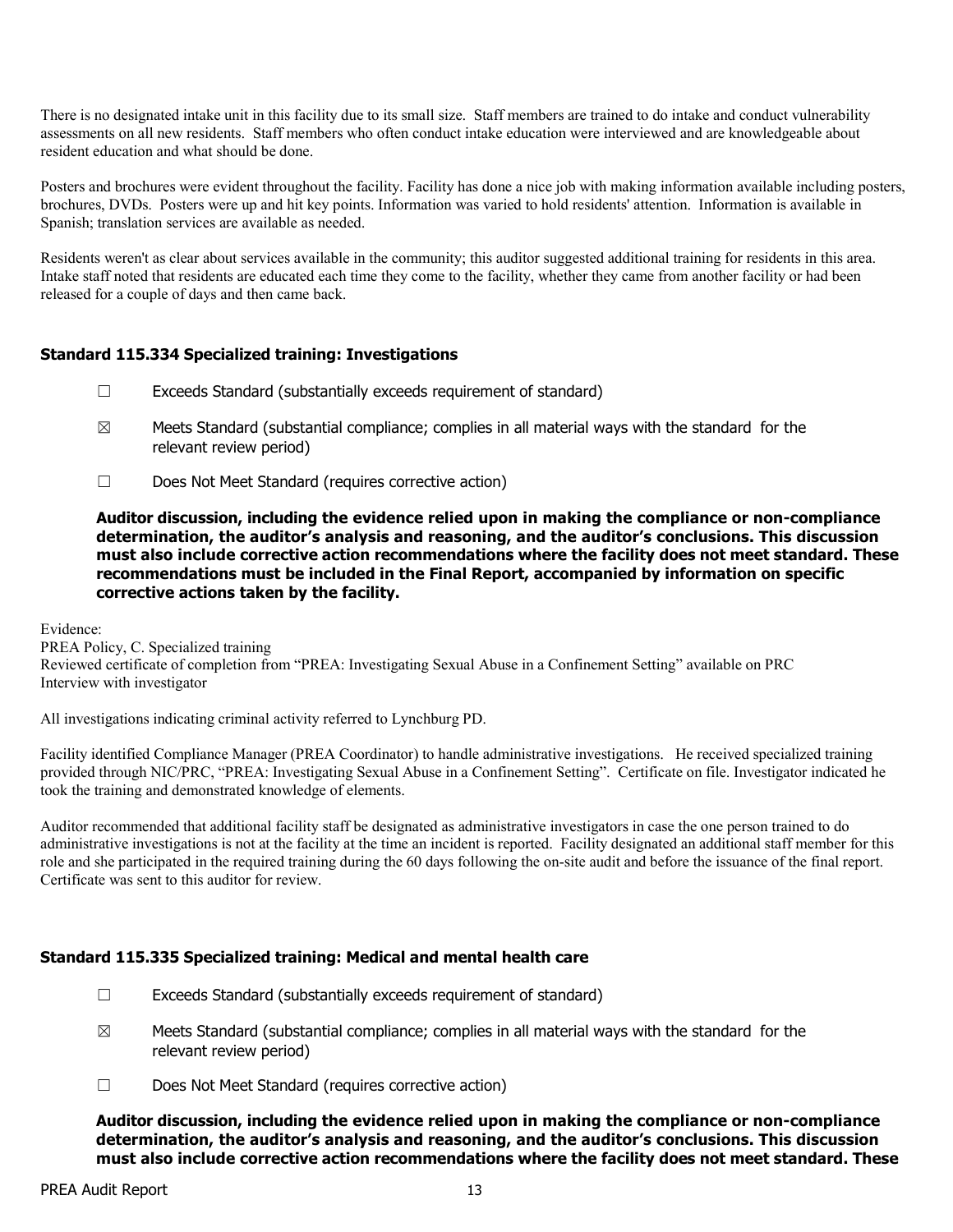#### **recommendations must be included in the Final Report, accompanied by information on specific corrective actions taken by the facility.**

Evidence: PREA Policy, D. Specialized training Certificate of training from "PREA: Medical Care for Sexual Assault Victims in a Confinement Setting"

Policy mirrors standard; states that medical and mental health care staff shall also receive the PREA training mandated for all employees under 115.335. This facility does not have medical or mental health staff as part of their personnel. In emergencies, the nurse from the Lynchburg Regional Juvenile Detention Center (located next to LYGH) would provide medical care in an emergency until rescue personnel arrived. The nurse at LRJDC has received required training to comply with this standard, "PREA: Medical Care for Sexual Assault Victims in a Confinement Setting". Training certificate was provided; she has also had the PREA training provided to all employees. No forensic exams are done at the facility.

# **Standard 115.341 Screening for risk of victimization and abusiveness**

- ☐ Exceeds Standard (substantially exceeds requirement of standard)
- $\boxtimes$  Meets Standard (substantial compliance; complies in all material ways with the standard for the relevant review period)
- ☐ Does Not Meet Standard (requires corrective action)

**Auditor discussion, including the evidence relied upon in making the compliance or non-compliance determination, the auditor's analysis and reasoning, and the auditor's conclusions. This discussion must also include corrective action recommendations where the facility does not meet standard. These recommendations must be included in the Final Report, accompanied by information on specific corrective actions taken by the facility.**

Evidence:

PREA Policy, A. Obtaining information from residents Interviews with residents Interviews with staff who administer PREA Intake Screening Form, Vulnerability Assessment Instrument Review of resident files to document assessment using objective screening tool

The facility uses an objective screening tool which includes all elements from the standard. It is given to all youth at intake; information gleened helps make housing unit decisions. Resident interviews confirmed facility's practice of assessing this information at intake.

All elements of the standard are included in the facility's PREA Intake Screening Form, Vulnerability Assessment Instrument. In addition, they use other information as available from court, parents/guardians, other placement facilities. Interviewed staff who provide residents information at intake and conduct assessments using the tool. All indicated that residents are screened at intake. Good description about who should get the information, why, and how they are to treat the information.

## **Standard 115.342 Use of screening information**

- $\Box$  Exceeds Standard (substantially exceeds requirement of standard)
- $\boxtimes$  Meets Standard (substantial compliance; complies in all material ways with the standard for the relevant review period)
- ☐ Does Not Meet Standard (requires corrective action)

**Auditor discussion, including the evidence relied upon in making the compliance or non-compliance determination, the auditor's analysis and reasoning, and the auditor's conclusions. This discussion must also include corrective action recommendations where the facility does not meet standard. These recommendations must be included in the Final Report, accompanied by information on specific**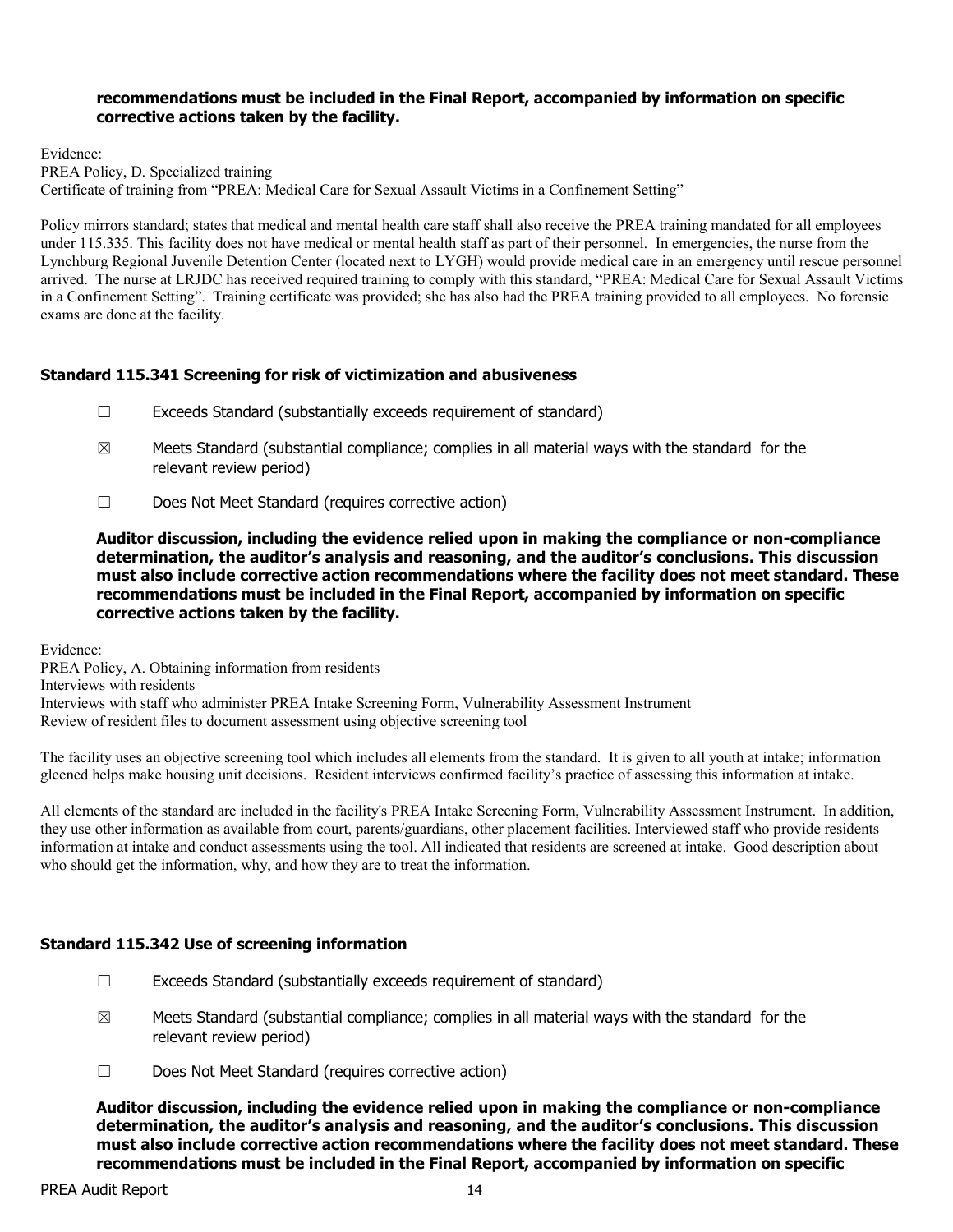## **corrective actions taken by the facility.**

Evidence: PREA Policy, B. Placement of residents in housing, bed, program, education, and work assignments Interviews with staff who conduct risk screening Interview with PREA coordinator Interview with residents

Facility policy mirrors standard. No residents have been placed in isolation due to risk of sexual victimization. Facility indicates that it does not use isolation. There has been one allegation in the past 12 months. Administrative investigation report reviewed by this auditor and was compliant with PREA standards. No transgender or intersex residents in population at this time. Population management and security given consideration during placement decisions. All residents at this facility shower separately.

PREA Coordinator/Compliance Manager indicated ways information used to make housing and program assignments.

#### **Standard 115.351 Resident reporting**

- ☐ Exceeds Standard (substantially exceeds requirement of standard)
- $\boxtimes$  Meets Standard (substantial compliance; complies in all material ways with the standard for the relevant review period)
- ☐ Does Not Meet Standard (requires corrective action)

**Auditor discussion, including the evidence relied upon in making the compliance or non-compliance determination, the auditor's analysis and reasoning, and the auditor's conclusions. This discussion must also include corrective action recommendations where the facility does not meet standard. These recommendations must be included in the Final Report, accompanied by information on specific corrective actions taken by the facility.**

Evidence: PREA Policy, A. Resident Reporting, Resident handbook Resident brochure, "Resident Handbook on Sexual Misconduct" Resident interviews Staff interviews Interview with PREA coordinator

Staff interviewed said they accepted verbal reports, and documented them immediately. Staff knew they could report outside the facility but all indicated that they had complete confidence in their administrators to report any and all abuse or neglect of residents.

Reviewed brochure, posters with reporting information. Facility has done a good job with resident brochure explaining how to report; brochure was updated with list of resources available to victims of sexual abuse. Posters (where available) reinforce PREA education for residents and were available in Spanish as well as English.

Residents have multiple ways to report including a way to report outside the facility. Residents were knowledgeable about ways to report. Residents are allowed to put a written allegation of sexual abuse or sexual harassment in the "grievance" box; note that any communication from a resident alleging sexual abuse or sexual harassment goes to PREA Coordinator for immediate investigation and moves outside the facility's grievance process. Grievance policy/procedure is consistent in describing this process.

All staff interviewed were aware that they were to accept verbal reports and indicated that they document verbal reports immediately. Residents are not detained at this facility solely for civil immigration purposes.

## **Standard 115.352 Exhaustion of administrative remedies**

☐ Exceeds Standard (substantially exceeds requirement of standard)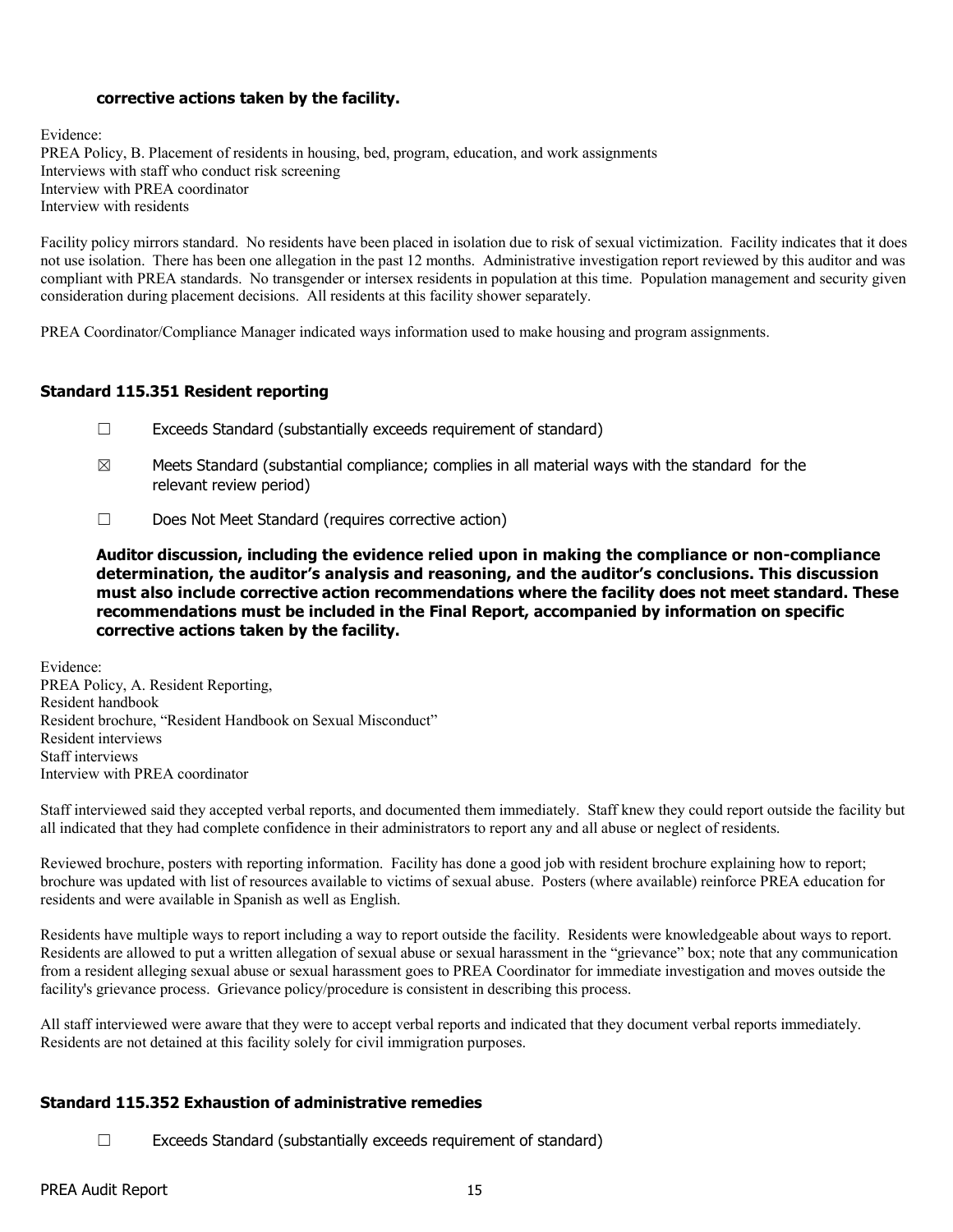- $\boxtimes$  Meets Standard (substantial compliance; complies in all material ways with the standard for the relevant review period)
- ☐ Does Not Meet Standard (requires corrective action)

Evidence:

PREA Policy, B. Exhaustion of administrative remedies "How to Report Sexual Abuse" brochure Resident Handbook Interviews with resident Interview with PREA Coordinator Interviews with staff

NOTE: This standard is NA for this facility. LYGH has a grievance procedure that residents use to report any concerns about conditions of confinement--anything other than sexual abuse or sexual harassment. Since residents are aware of the grievance process, they are allowed to place a written allegation in the "grievance box", however, any written allegiation of sexual abuse or sexual harassment moves outside the grievance system immediately and goes to the PREA Coordinator for investigation and referral to LPD as appropriate. The facility's grievance procedure clearly differentiates the process for any allegation of sexual abuse or sexual harassment. The facility allows the use of the written notification because it is something residents are familiar with and understand.

There is a system in place for residents to submit an emergency request to see an administrator or the PREA Coordinator.

## **Standard 115.353 Resident access to outside confidential support services**

- ☐ Exceeds Standard (substantially exceeds requirement of standard)
- $\boxtimes$  Meets Standard (substantial compliance; complies in all material ways with the standard for the relevant review period)
- ☐ Does Not Meet Standard (requires corrective action)

**Auditor discussion, including the evidence relied upon in making the compliance or non-compliance determination, the auditor's analysis and reasoning, and the auditor's conclusions. This discussion must also include corrective action recommendations where the facility does not meet standard. These recommendations must be included in the Final Report, accompanied by information on specific corrective actions taken by the facility.**

Evidence:

PREA Policy, C. Resident access to outside support services and legal representation Reviewed Cooperative Agreement with YWCA of Central Virginia Reviewed "Resident Handbook on Sexual Misconduct" Interviews with residents Interview with PREA Coordinator/PREA Compliance Manger

Facility policy mirrors standard. Cooperative Agreement with YWCA of Central Virginia provides residents with victim witness services through its Sexual Assault Response Program (SARP). Residents all noted that they had access to their parents and to their legal representatives. Resident brochure updated to provide more contact numbers and descriptions of outside support services. Residents generally knew that services existed, but weren't able to explain what help they might provide. Suggested additional training with residents and update to resident brochure re reporting sexual abuse.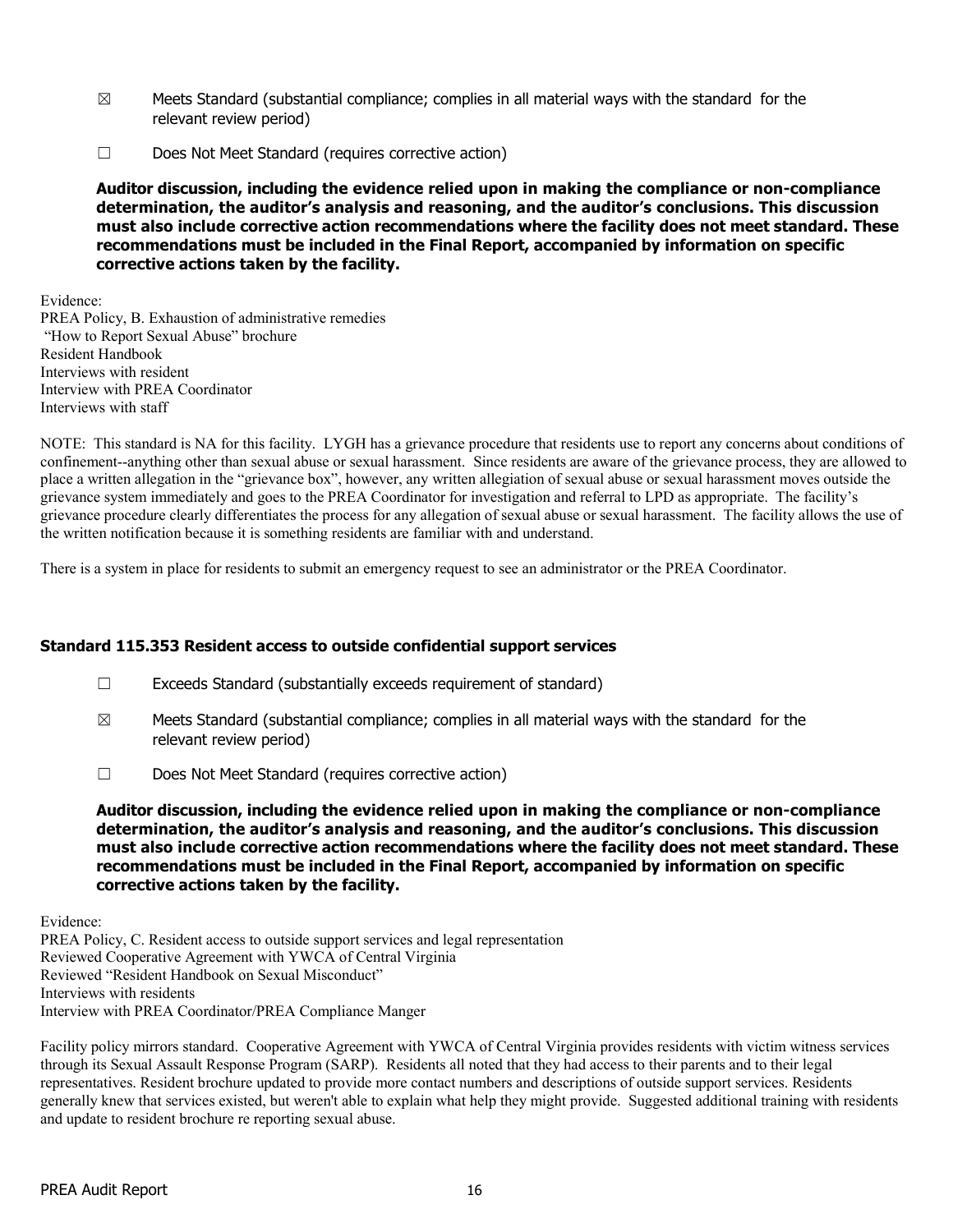#### **Standard 115.354 Third-party reporting**

- $\Box$  Exceeds Standard (substantially exceeds requirement of standard)
- $\boxtimes$  Meets Standard (substantial compliance; complies in all material ways with the standard for the relevant review period)
- ☐ Does Not Meet Standard (requires corrective action)

**Auditor discussion, including the evidence relied upon in making the compliance or non-compliance determination, the auditor's analysis and reasoning, and the auditor's conclusions. This discussion must also include corrective action recommendations where the facility does not meet standard. These recommendations must be included in the Final Report, accompanied by information on specific corrective actions taken by the facility.**

Evidence: PREA Policy, D. Third Party Reporting Review of facility website, [www.Lynchburgva.gov,](http://www.lynchburgva.gov/) JuvenileServices Department link, PREA COMPLAINT

Facility policy mirrors standard. A form is available on the website to send to the facility by mail, email, or someone can call the LYGH. A third-party form is available on the website under "PREA Complaint". May contact PREA Coordinator by mailing to LYGH or by calling or emailing.

# **Standard 115.361 Staff and agency reporting duties**

- ☐ Exceeds Standard (substantially exceeds requirement of standard)
- $\boxtimes$  Meets Standard (substantial compliance; complies in all material ways with the standard for the relevant review period)
- ☐ Does Not Meet Standard (requires corrective action)

**Auditor discussion, including the evidence relied upon in making the compliance or non-compliance determination, the auditor's analysis and reasoning, and the auditor's conclusions. This discussion must also include corrective action recommendations where the facility does not meet standard. These recommendations must be included in the Final Report, accompanied by information on specific corrective actions taken by the facility.**

Evidence:

PREA Policy, A Mandatory reporting and protective duties, staff and agency reporting duties Interviews with staff Interview with PREA Coordinator/PREA Compliance Manager Interview with superintendent

Facility policy mirrors standard. Staff knew they could report outside the facility. All interviews indicated an understanding of the mandatory reporting responsibilities, including reporting to the juvenile court or child welfare system.

## **Standard 115.362 Agency protection duties**

- ☐ Exceeds Standard (substantially exceeds requirement of standard)
- $\boxtimes$  Meets Standard (substantial compliance; complies in all material ways with the standard for the relevant review period)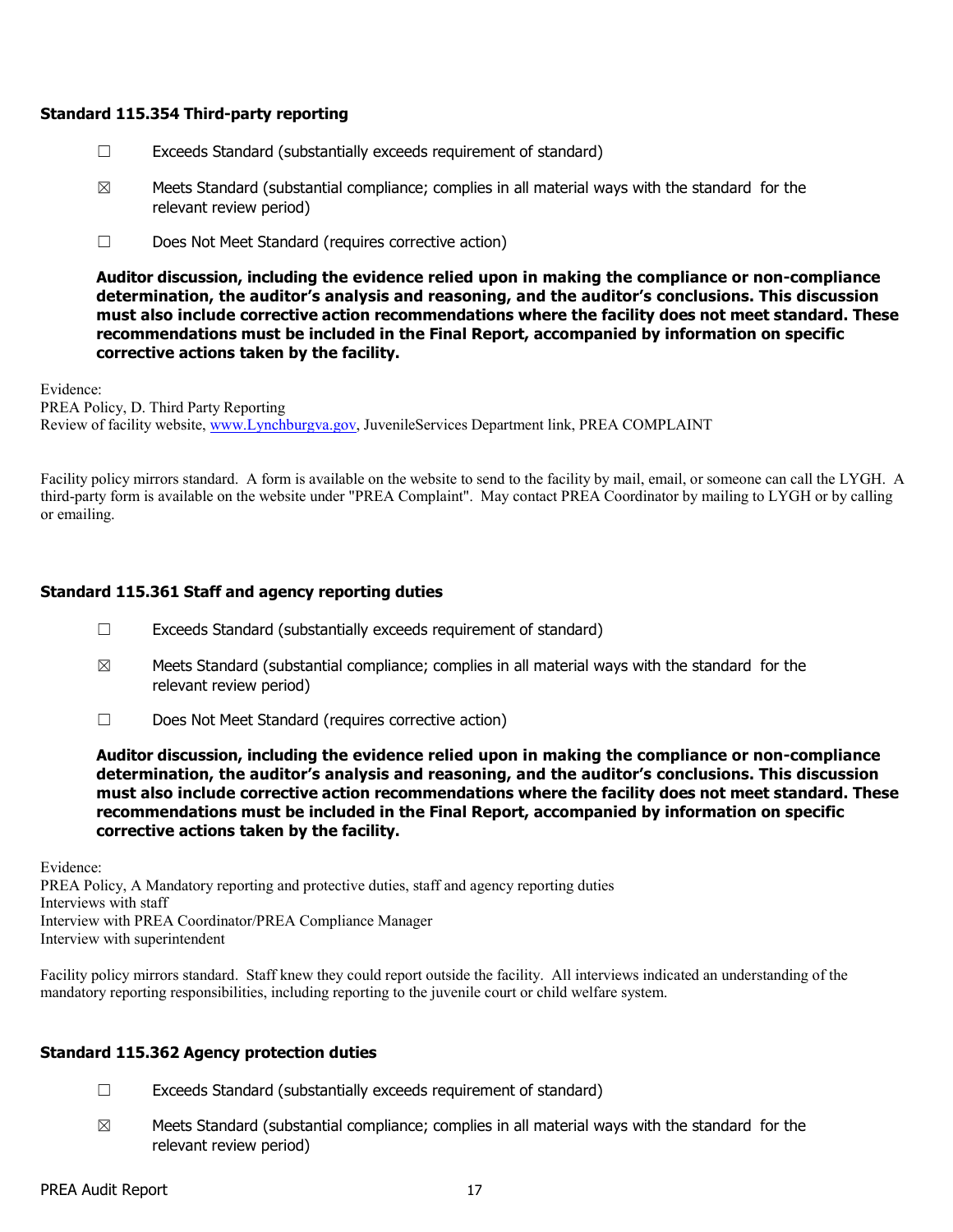☐ Does Not Meet Standard (requires corrective action)

**Auditor discussion, including the evidence relied upon in making the compliance or non-compliance determination, the auditor's analysis and reasoning, and the auditor's conclusions. This discussion must also include corrective action recommendations where the facility does not meet standard. These recommendations must be included in the Final Report, accompanied by information on specific corrective actions taken by the facility.**

Evidence: PREA Policy, B. Agency protection duties Interviews with staff Interview with Director of Residential Services (currently oversees LYGH)

Facility policy mirrors standard. All staff interviewed indicated knowledge of the facility's duty to protect and to act on any risk of sexual abuse immediately. Director of Residential Services indicated that his expectation was that staff respond immediately. Facility has had one incident of this nature in the past 12 months.

# **Standard 115.363 Reporting to other confinement facilities**

- ☐ Exceeds Standard (substantially exceeds requirement of standard)
- $\boxtimes$  Meets Standard (substantial compliance; complies in all material ways with the standard for the relevant review period)
- ☐ Does Not Meet Standard (requires corrective action)

**Auditor discussion, including the evidence relied upon in making the compliance or non-compliance determination, the auditor's analysis and reasoning, and the auditor's conclusions. This discussion must also include corrective action recommendations where the facility does not meet standard. These recommendations must be included in the Final Report, accompanied by information on specific corrective actions taken by the facility.**

Evidence: PREA Policy, C. Reporting to other confinement facilities Interviews with staff Interview with Director of Residential Services

Facility policy mirrors standard. All staff interviewed indicated knowledge of the facility's duty to report to other confinement facilities and to act on any report they receive about anything that happened in their own facility. Director of Residential Services understood his responsibility to report to other facilities and to respond to any reports he receives from other facilities.

#### **Standard 115.364 Staff first responder duties**

- ☐ Exceeds Standard (substantially exceeds requirement of standard)
- $\boxtimes$  Meets Standard (substantial compliance; complies in all material ways with the standard for the relevant review period)
- ☐ Does Not Meet Standard (requires corrective action)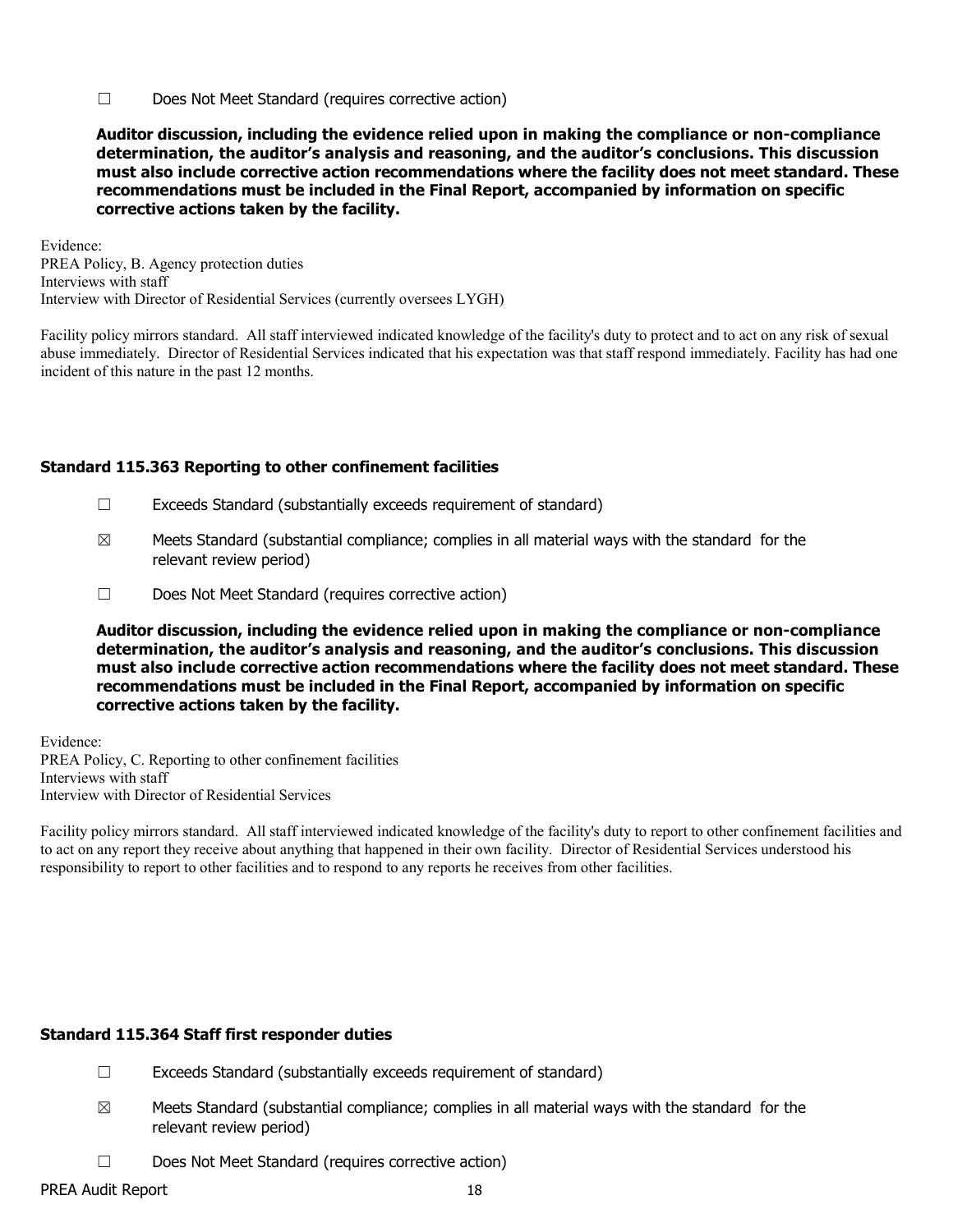Evidence: PREA Policy, D. First Responder duties Reviewed "PREA Incident: A Coordinated Response" Staff interviews

Facility policy mirrors the standard and includes all required elements. "PREA Incident: A Coordinated Response" is posted in staff offices throughout the facility. Auditor suggested written protocol be added to current posted flowchart. All staff interviewed indicated knowledge of what to do if they were the first staff to receive an allegation of sexual abuse from a resident.

# **Standard 115.365 Coordinated response**

- ☐ Exceeds Standard (substantially exceeds requirement of standard)
- $\boxtimes$  Meets Standard (substantial compliance; complies in all material ways with the standard for the relevant review period)
- ☐ Does Not Meet Standard (requires corrective action)

**Auditor discussion, including the evidence relied upon in making the compliance or non-compliance determination, the auditor's analysis and reasoning, and the auditor's conclusions. This discussion must also include corrective action recommendations where the facility does not meet standard. These recommendations must be included in the Final Report, accompanied by information on specific corrective actions taken by the facility.**

Evidence: PREA Policy, E. Coordinated Response Reviewed PREA "PREA Incident: A Coordinated Response" Facility tour identified posted "PREA Incident: A Coordinated Response"

"PREA Incident: A Coordinated Response" flowchart is posted in all housing unit offices. Protocol is specific to LYGH. Auditor suggested a word-based protocol be added to eliminate confusion should there be an incident.

## **Standard 115.366 Preservation of ability to protect residents from contact with abusers**

- ☐ Exceeds Standard (substantially exceeds requirement of standard)
- $\boxtimes$  Meets Standard (substantial compliance; complies in all material ways with the standard for the relevant review period)
- ☐ Does Not Meet Standard (requires corrective action)

**Auditor discussion, including the evidence relied upon in making the compliance or non-compliance determination, the auditor's analysis and reasoning, and the auditor's conclusions. This discussion must also include corrective action recommendations where the facility does not meet standard. These recommendations must be included in the Final Report, accompanied by information on specific corrective actions taken by the facility.**

Evidence: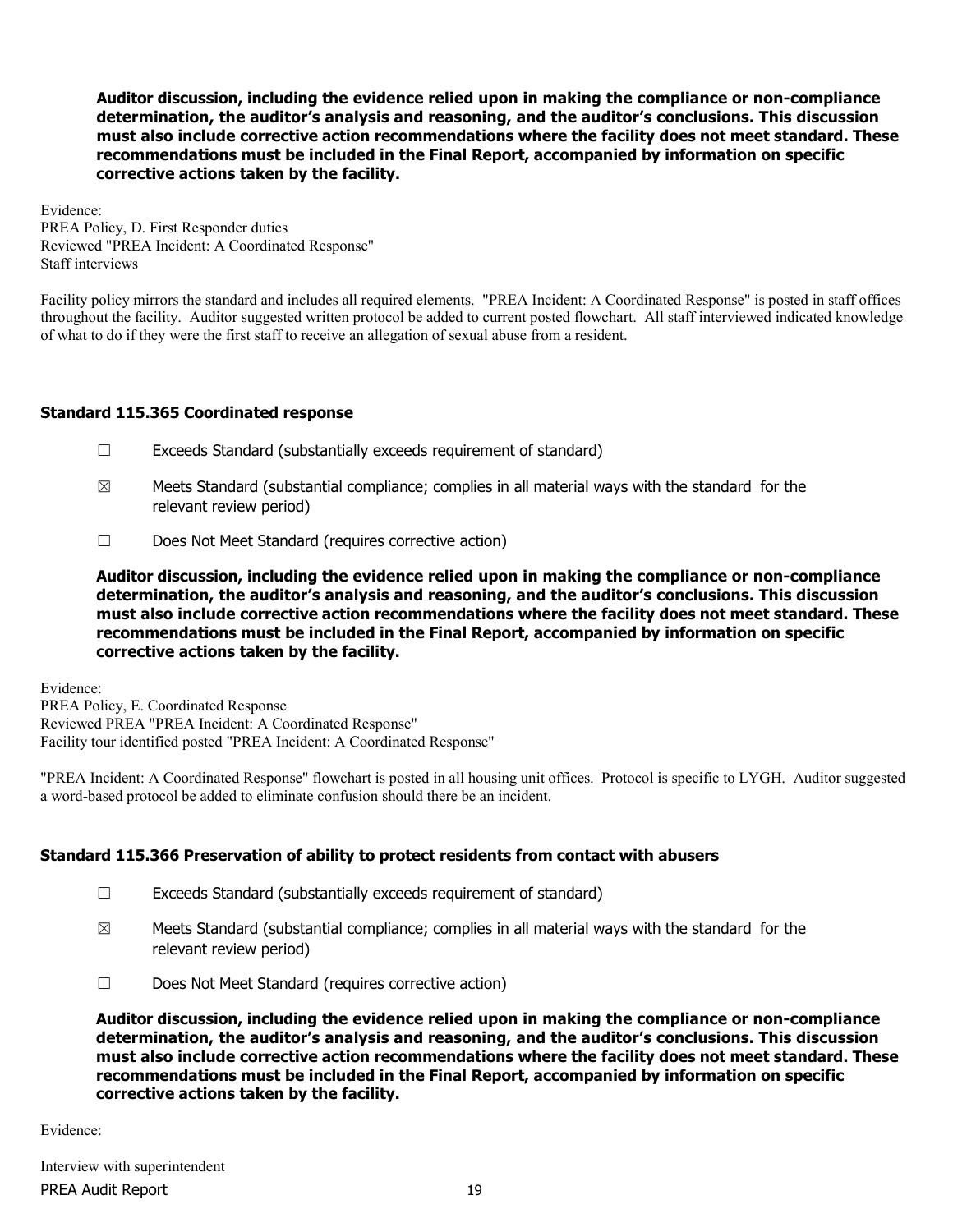This standard does not apply in Virginia. See The Commonwealth of Virginia CODE 40.1-57.2 Prohibition against collective bargaining.

## **Standard 115.367 Agency protection against retaliation**

- ☐ Exceeds Standard (substantially exceeds requirement of standard)
- $\boxtimes$  Meets Standard (substantial compliance; complies in all material ways with the standard for the relevant review period)
- ☐ Does Not Meet Standard (requires corrective action)

**Auditor discussion, including the evidence relied upon in making the compliance or non-compliance determination, the auditor's analysis and reasoning, and the auditor's conclusions. This discussion must also include corrective action recommendations where the facility does not meet standard. These recommendations must be included in the Final Report, accompanied by information on specific corrective actions taken by the facility.**

Evidence:

PREA Policy, F. Agency protection against retaliation Interview with Director of Residential Services Interview with PREA Coordinator tasked with monitoring retaliation against staff or residents.

Facility policy mirrors standard. Staff members who monitor retaliation were aware of their responsibilities and of the multiple things to monitor. They all indicated that monitoring for retaliation would continue for as long as there was any indication of need.

## **Standard 115.368 Post-allegation protective custody**

- ☐ Exceeds Standard (substantially exceeds requirement of standard)
- $\boxtimes$  Meets Standard (substantial compliance; complies in all material ways with the standard for the relevant review period)
- ☐ Does Not Meet Standard (requires corrective action)

**Auditor discussion, including the evidence relied upon in making the compliance or non-compliance determination, the auditor's analysis and reasoning, and the auditor's conclusions. This discussion must also include corrective action recommendations where the facility does not meet standard. These recommendations must be included in the Final Report, accompanied by information on specific corrective actions taken by the facility.**

Evidence:

PREA Policy, G. Post-allegation protective custody Interview with medical staff Interviews with staff

Facility policy mirrors standard. There has been one allegation of sexual abuse (unfounded after administrative investigation) over the past twelve months and no residents who reported being at risk of sexual victimization over the past 12 months. Staff interviews indicated that the facility does not use isolation. There have been no incidences of residents being isolated as a result of a sexual abuse allegation.

## **Standard 115.371 Criminal and administrative agency investigations**

- ☐ Exceeds Standard (substantially exceeds requirement of standard)
- $\boxtimes$  Meets Standard (substantial compliance; complies in all material ways with the standard for the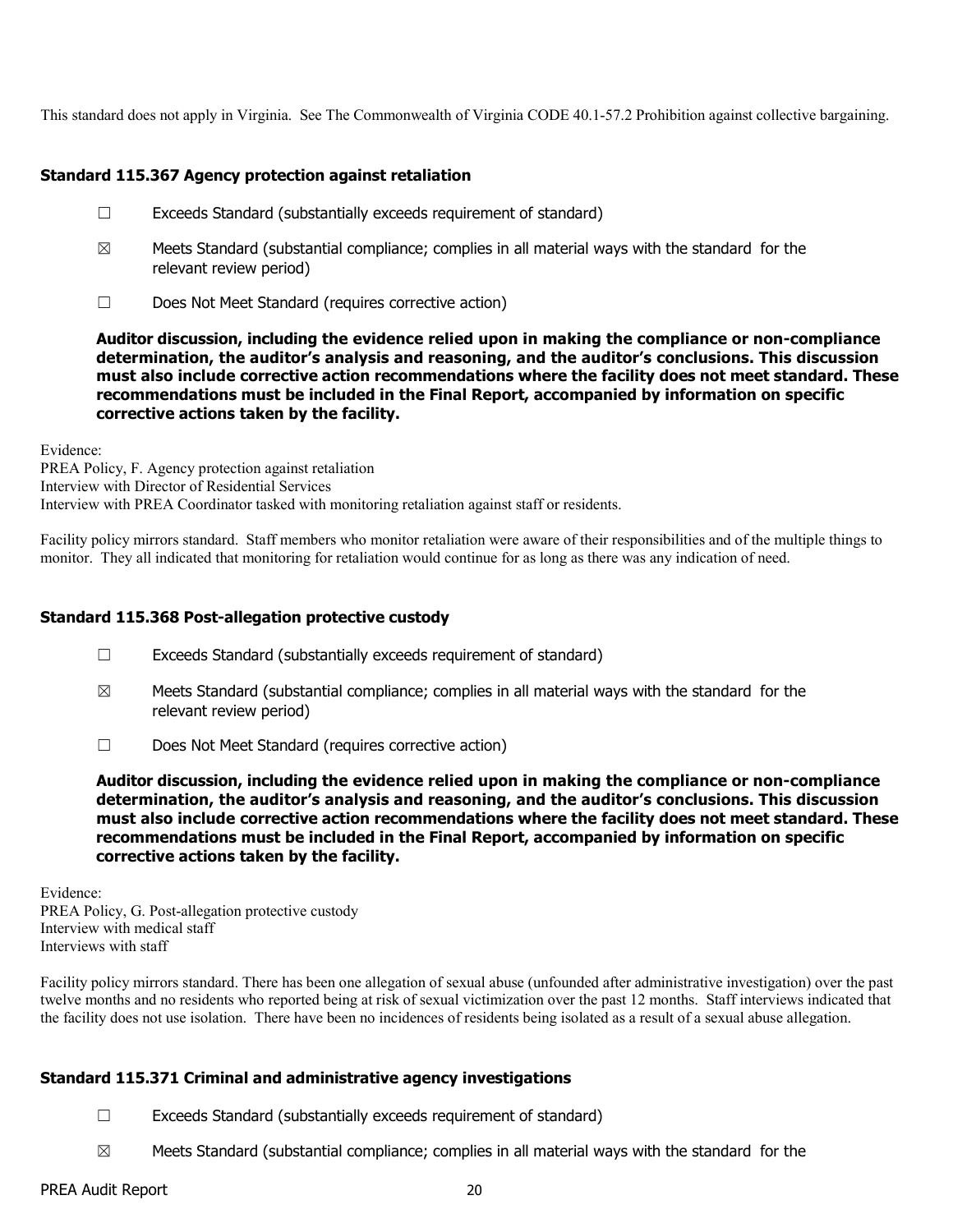relevant review period)

☐ Does Not Meet Standard (requires corrective action)

**Auditor discussion, including the evidence relied upon in making the compliance or non-compliance determination, the auditor's analysis and reasoning, and the auditor's conclusions. This discussion must also include corrective action recommendations where the facility does not meet standard. These recommendations must be included in the Final Report, accompanied by information on specific corrective actions taken by the facility.**

Evidence:

PREA Policy, A. Criminal and administrative agency investigations, Internal/administrative investigations Review of training certificates of facility investigator Review of Memorandum from Lynchburg Department of Human Services/CPS Interview with investigator Interview with PREA Coordinator

Facility policy closely mirrors standard. In addition, the policy does an excellent job of separating out the responsibilities and differences in a criminal and an administrative investigation. Facility will refer any allegation that appears to be criminal in nature to LPD. LPD is aware of PREA standards and their duties as they relate to same. This is a local pd.

Policy articulates the facility's responsibility to assist LPD and to attempt to remain informed about the progress of the investigation.

This auditor advised having additional facility administrators trained to conduct administrative investigations; this happened during period after on-site audit and the issuance of the interim report.

There has been one investigation of sexual abuse over the past twelve months. Investigation was reviewed; was prompt, thorough, closely followed standard including looking at staff actions which may have contributed to incident. Unfounded.

## **Standard 115.372 Evidentiary standard for administrative investigations**

- $\Box$  Exceeds Standard (substantially exceeds requirement of standard)
- $\boxtimes$  Meets Standard (substantial compliance; complies in all material ways with the standard for the relevant review period)
- ☐ Does Not Meet Standard (requires corrective action)

**Auditor discussion, including the evidence relied upon in making the compliance or non-compliance determination, the auditor's analysis and reasoning, and the auditor's conclusions. This discussion must also include corrective action recommendations where the facility does not meet standard. These recommendations must be included in the Final Report, accompanied by information on specific corrective actions taken by the facility.**

Evidence: PREA Policy, B. Evidentiary standard for administrative investigations Interview with investigator

Facility policy mirrors standard. Facility investigator indicated that the facility would require no standard higher than preponderance of evidence in determining whether allegations of sexual abuse or sexual harassment are substantiated.

This facility has had one allegation of sexual abuse; investigation was reviewed and was consistent with standard. Unfounded.

#### **Standard 115.373 Reporting to residents**

 $\Box$  Exceeds Standard (substantially exceeds requirement of standard)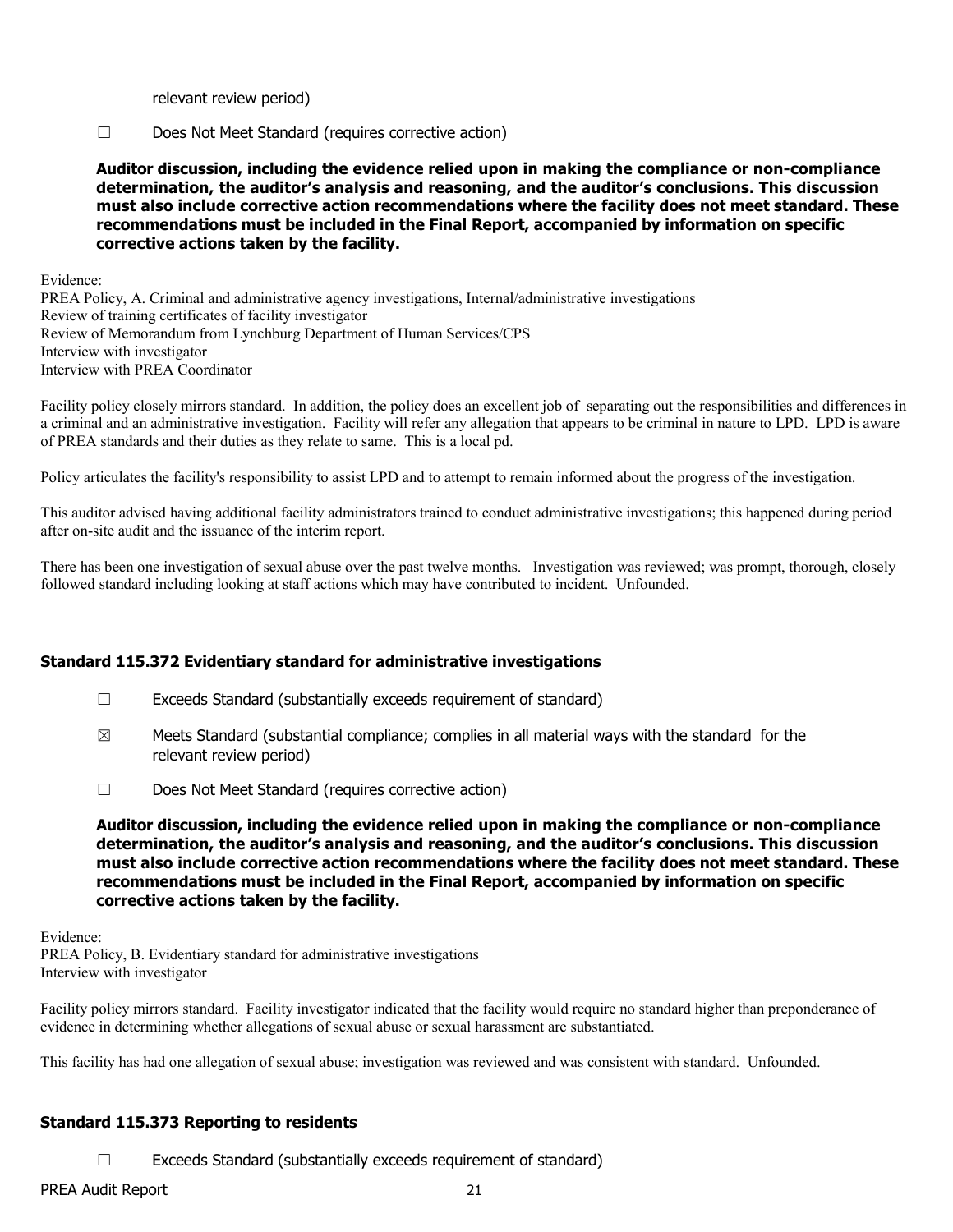- $\boxtimes$  Meets Standard (substantial compliance; complies in all material ways with the standard for the relevant review period)
- ☐ Does Not Meet Standard (requires corrective action)

Evidence: PREA Policy, C. Reporting to Residents Interview with facility investigator Interview with Director of Residential Services

Facility policy mirrors standard. Facility does administrative investigations only. Facility has had one allegation of sexual abuse. Investigation was reviewed and was compliant with PREA standards. Allegation was unfounded. Facility investigator and Director of Residential Services understood the facility's responsibility to notify a resident whether the allegation has been determined to be substantiated, unsubstantiated or unfounded.

# **Standard 115.376 Disciplinary sanctions for staff**

- $\Box$  Exceeds Standard (substantially exceeds requirement of standard)
- $\boxtimes$  Meets Standard (substantial compliance; complies in all material ways with the standard for the relevant review period)
- ☐ Does Not Meet Standard (requires corrective action)

**Auditor discussion, including the evidence relied upon in making the compliance or non-compliance determination, the auditor's analysis and reasoning, and the auditor's conclusions. This discussion must also include corrective action recommendations where the facility does not meet standard. These recommendations must be included in the Final Report, accompanied by information on specific corrective actions taken by the facility.**

Evidence:

PREA Policy, A. Disciplinary sanctions for staff

Facility policy closely mirrors standard. There have been no terminations of staff for sexual abuse or sexual harassment.

## **Standard 115.377 Corrective action for contractors and volunteers**

- ☐ Exceeds Standard (substantially exceeds requirement of standard)
- $\boxtimes$  Meets Standard (substantial compliance; complies in all material ways with the standard for the relevant review period)
- ☐ Does Not Meet Standard (requires corrective action)

**Auditor discussion, including the evidence relied upon in making the compliance or non-compliance determination, the auditor's analysis and reasoning, and the auditor's conclusions. This discussion must also include corrective action recommendations where the facility does not meet standard. These**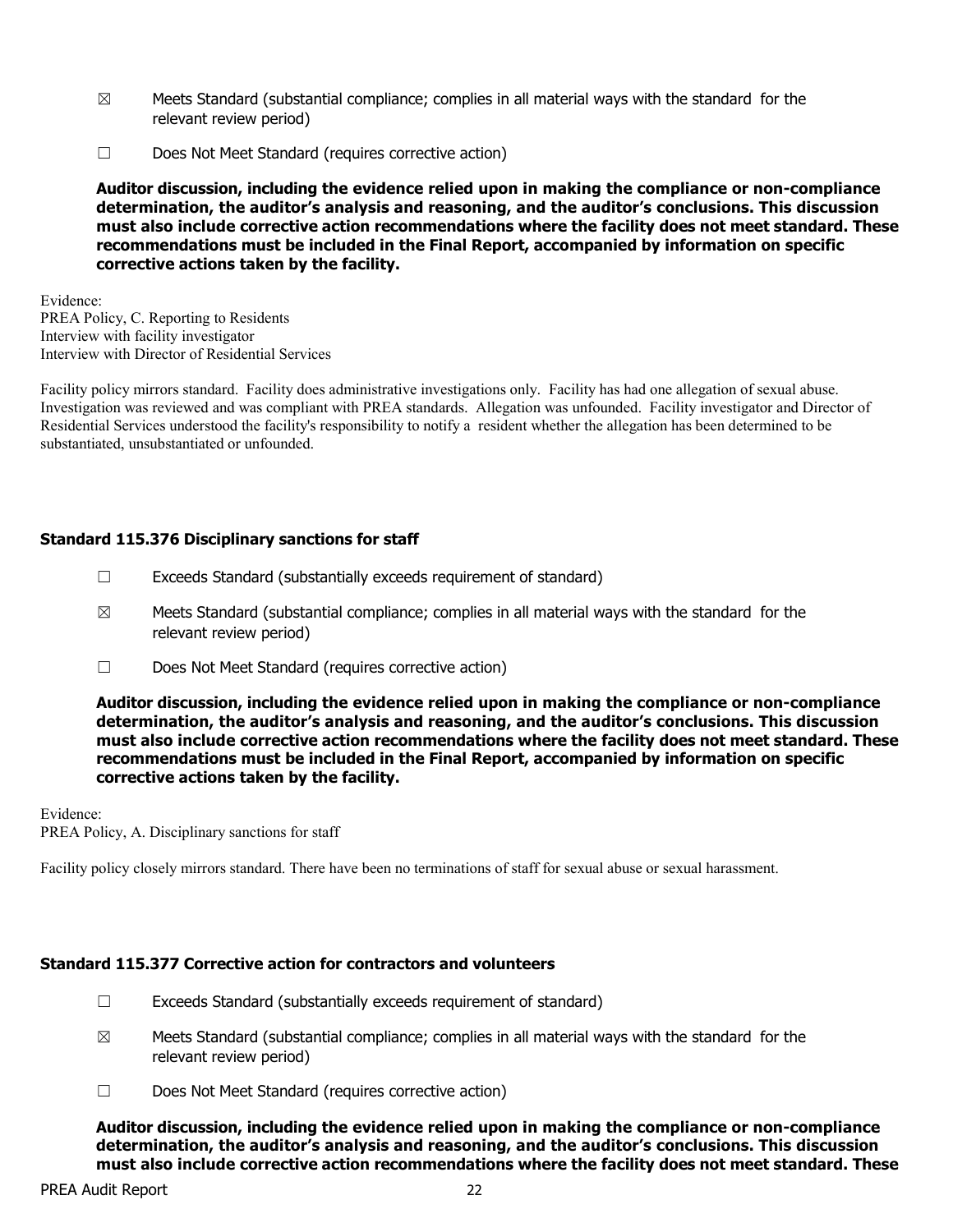## **recommendations must be included in the Final Report, accompanied by information on specific corrective actions taken by the facility.**

Evidence:

PREA Policy, B. Corrective action for contractors and volunteers

Facility policy closely mirrors standard. There are currently no volunteers at this facility so no allegations against volunteers/contractors.

#### **Standard 115.378 Disciplinary sanctions for residents**

- ☐ Exceeds Standard (substantially exceeds requirement of standard)
- $\boxtimes$  Meets Standard (substantial compliance; complies in all material ways with the standard for the relevant review period)
- ☐ Does Not Meet Standard (requires corrective action)

**Auditor discussion, including the evidence relied upon in making the compliance or non-compliance determination, the auditor's analysis and reasoning, and the auditor's conclusions. This discussion must also include corrective action recommendations where the facility does not meet standard. These recommendations must be included in the Final Report, accompanied by information on specific corrective actions taken by the facility.**

Evidence:

PREA Policy, C. Interventions and disciplinary sanctions for residents, Interview with Director of Residential Services

Facility policy mirrors standard. There has been one resident-resident allegation (unfounded). All sexual contact between residents is prohibited by the facility. Residents may not be disciplined for sexual contact with staff unless staff did not consent to such contact.

## **Standard 115.381 Medical and mental health screenings; history of sexual abuse**

- ☐ Exceeds Standard (substantially exceeds requirement of standard)
- $\boxtimes$  Meets Standard (substantial compliance; complies in all material ways with the standard for the relevant review period)
- ☐ Does Not Meet Standard (requires corrective action)

**Auditor discussion, including the evidence relied upon in making the compliance or non-compliance determination, the auditor's analysis and reasoning, and the auditor's conclusions. This discussion must also include corrective action recommendations where the facility does not meet standard. These recommendations must be included in the Final Report, accompanied by information on specific corrective actions taken by the facility.**

Evidence:

PREA Policy, A. Medical and mental health screenings; history of abuse

Facility policy closely mirrors standard. This facility has an excellent relationship with Horizon Behaviorial Health (formerly Community Services Board) and outside providers to provide any mental health servies to residents. Policy states that any resident disclosing prior sexual abuse or prior perpetration of sexual abuse at intake will generate a referral for a follow-up meeting with medical or mental health provider. No current residents had disclosed prior sexual abuse or prior perpetration of sexual abuse.

## **Standard 115.382 Access to emergency medical and mental health services**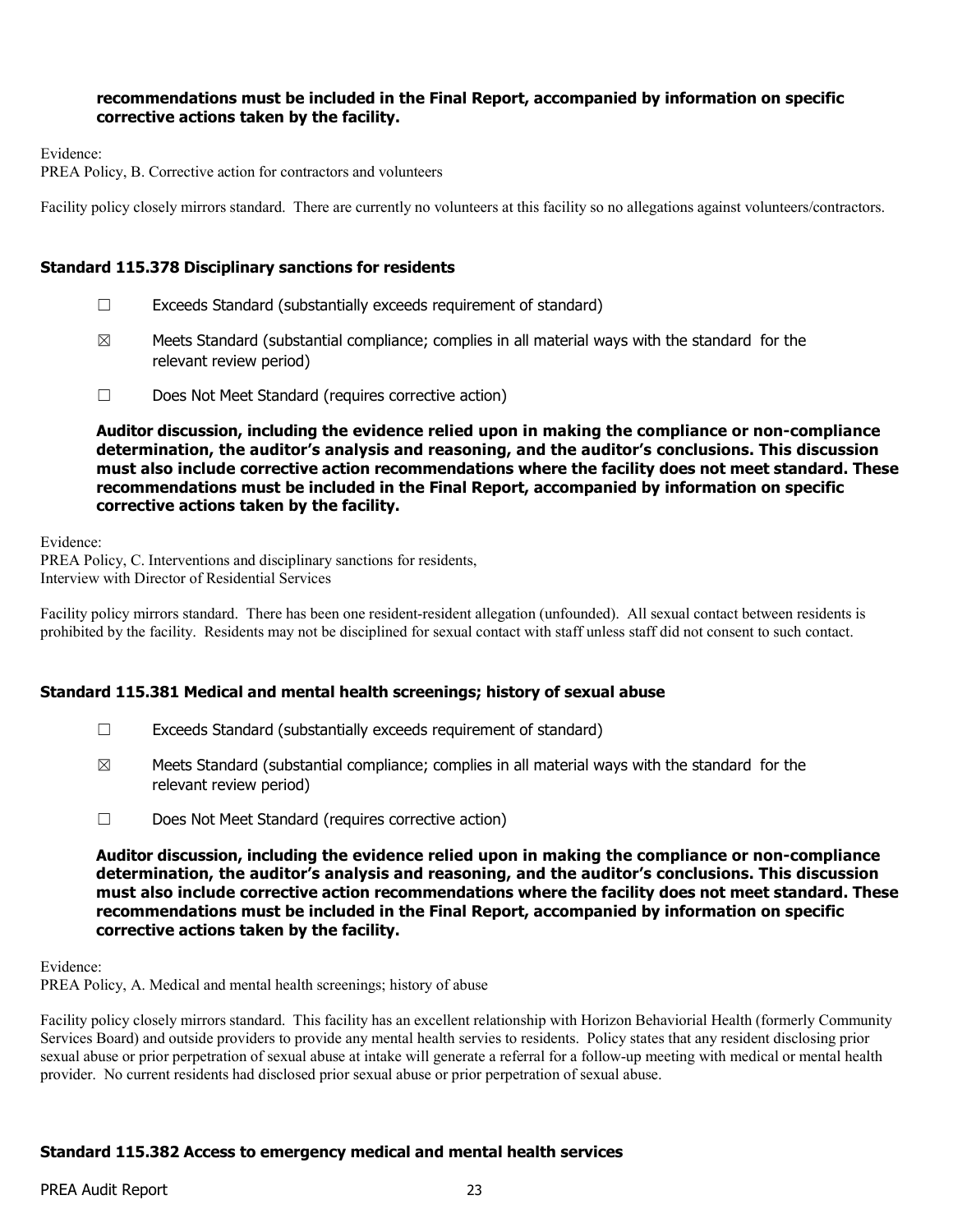- ☐ Exceeds Standard (substantially exceeds requirement of standard)
- $\boxtimes$  Meets Standard (substantial compliance; complies in all material ways with the standard for the relevant review period)
- ☐ Does Not Meet Standard (requires corrective action)

Evidence: PREA Policy, B. Access to emergency medical and mental health services Interview with secure staff

Facility policy mirrors standard. Services are provided at Lynchburg General Hospital. No records maintained on site. Resident victims of sexual abuse would be transported to Lynchburg General Hospital.

#### **Standard 115.383 Ongoing medical and mental health care for sexual abuse victims and abusers**

- ☐ Exceeds Standard (substantially exceeds requirement of standard)
- $\boxtimes$  Meets Standard (substantial compliance; complies in all material ways with the standard for the relevant review period)
- ☐ Does Not Meet Standard (requires corrective action)

**Auditor discussion, including the evidence relied upon in making the compliance or non-compliance determination, the auditor's analysis and reasoning, and the auditor's conclusions. This discussion must also include corrective action recommendations where the facility does not meet standard. These recommendations must be included in the Final Report, accompanied by information on specific corrective actions taken by the facility.**

Evidence:

PREA Policy, C. Ongoing medical and mental health care for sexual abuse victims and abusers

Facility policy mirrors standard. This facility has had one allegation of sexual abuse at the facility (unfounded). Victim offered victim witness services. Strong community partnerships are in place to provide services as needed included Horizon Behaviorial Health of Central Virginia (formally Community Services Board) which is the community standard of care.

## **Standard 115.386 Sexual abuse incident reviews**

- ☐ Exceeds Standard (substantially exceeds requirement of standard)
- $\boxtimes$  Meets Standard (substantial compliance; complies in all material ways with the standard for the relevant review period)
- ☐ Does Not Meet Standard (requires corrective action)

**Auditor discussion, including the evidence relied upon in making the compliance or non-compliance determination, the auditor's analysis and reasoning, and the auditor's conclusions. This discussion must also include corrective action recommendations where the facility does not meet standard. These recommendations must be included in the Final Report, accompanied by information on specific corrective actions taken by the facility.**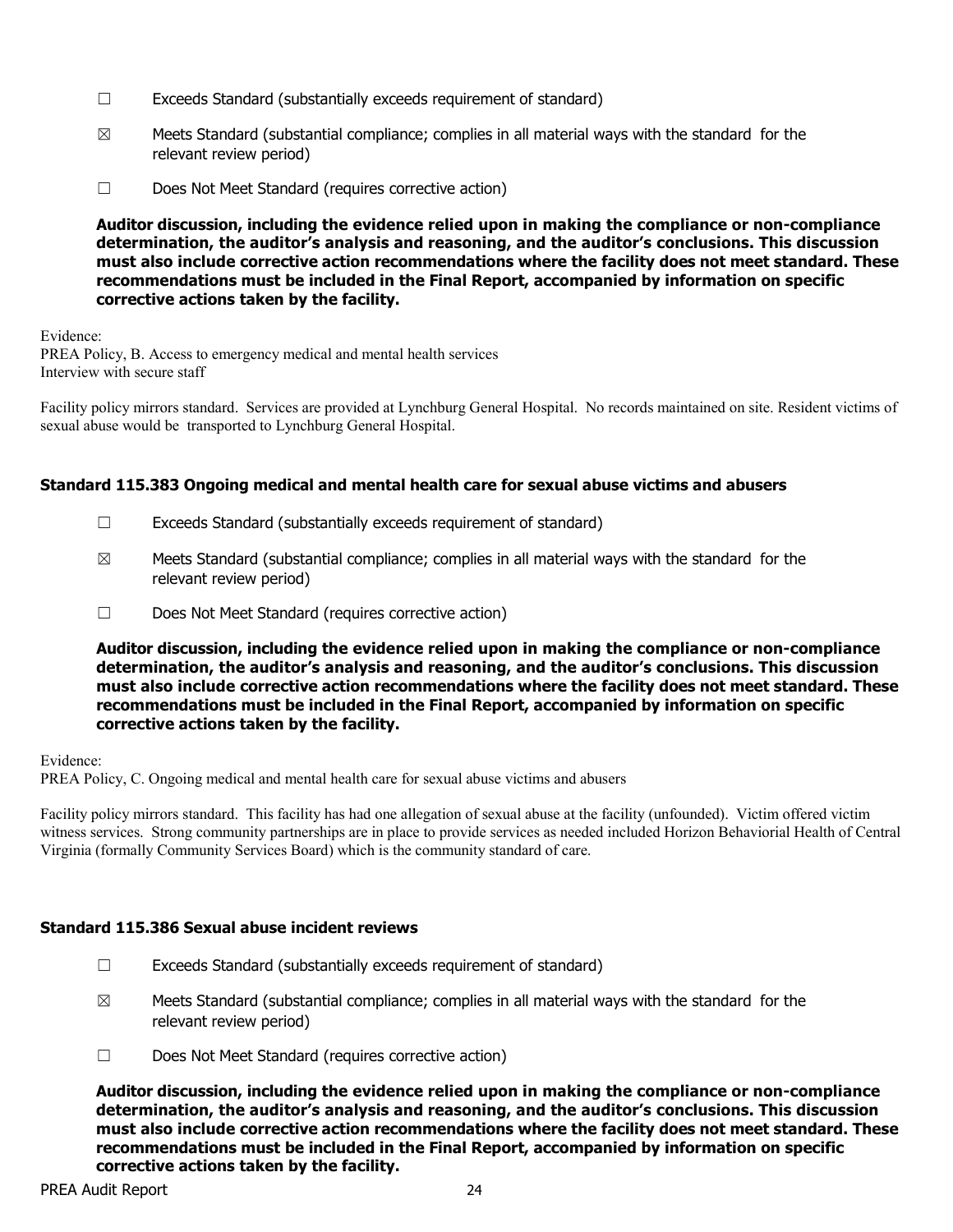Evidence: PREA Policy, A. Sexual abuse incident review Interview with PREA Coordinator Interview with sexual abuse incident review team members (2)

Facility policy mirrors standard. Auditor discussed facility's process for reviewing other serious incidents and found process to be thorough. Auditor talked with PREA Coordinator and members of sexual abuse incident review team about maintaining the integrity of this process for all sexual abuse allegations.

## **Standard 115.387 Data collection**

- $\Box$  Exceeds Standard (substantially exceeds requirement of standard)
- $\boxtimes$  Meets Standard (substantial compliance; complies in all material ways with the standard for the relevant review period)
- ☐ Does Not Meet Standard (requires corrective action)

**Auditor discussion, including the evidence relied upon in making the compliance or non-compliance determination, the auditor's analysis and reasoning, and the auditor's conclusions. This discussion must also include corrective action recommendations where the facility does not meet standard. These recommendations must be included in the Final Report, accompanied by information on specific corrective actions taken by the facility.**

Evidence: PREA Policy, B. Data collection

Facility policy mirrors standard. DOJ has not requested data.

#### **Standard 115.388 Data review for corrective action**

- ☐ Exceeds Standard (substantially exceeds requirement of standard)
- $\boxtimes$  Meets Standard (substantial compliance; complies in all material ways with the standard for the relevant review period)
- ☐ Does Not Meet Standard (requires corrective action)

**Auditor discussion, including the evidence relied upon in making the compliance or non-compliance determination, the auditor's analysis and reasoning, and the auditor's conclusions. This discussion must also include corrective action recommendations where the facility does not meet standard. These recommendations must be included in the Final Report, accompanied by information on specific corrective actions taken by the facility.**

Evidence: PREA Policy, B. Data review for corrective action Interview with Director of Residential Services Review of annual report Website review

The facility provided its annual report for review; it is posted on the facility's website (see address below). Facility policy mirrors standard. www.Lynchburgva.gov, Juvenile Services Department link, LYGH tab.